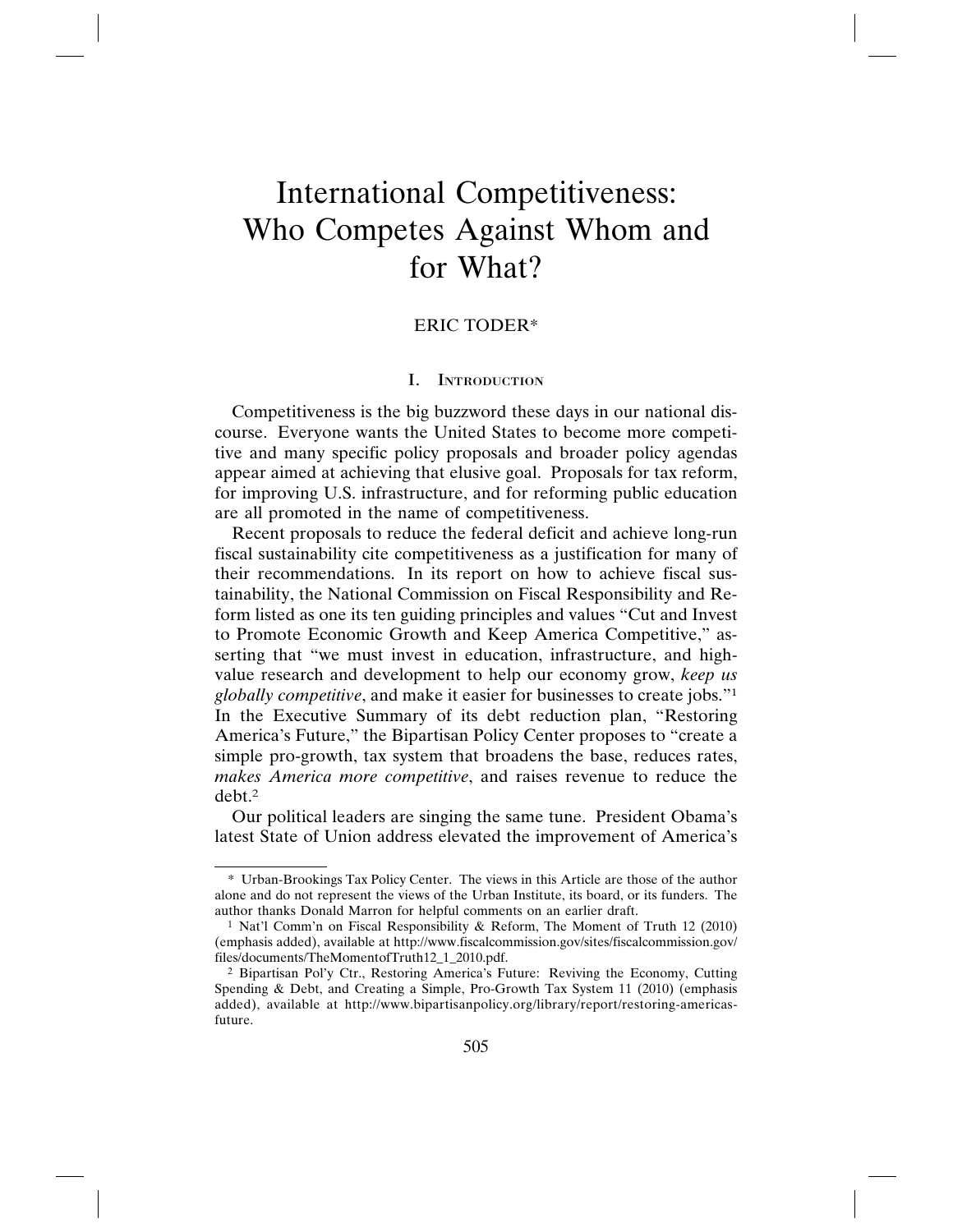ability to compete in the world to a leading goal of policy.3 The speech was filled with references to international competition:

• The *competition for jobs* is real. But this shouldn't discourage us. It should challenge us. Remember-–for all the hits we've taken these last few years, for all the naysayers predicting our decline, America still has the largest, most prosperous economy in the world. (Applause.) No workers—no workers are more productive than ours.4

• *We know what it takes to compete for the jobs and industries of our time*. We need to out-innovate, out-educate, and out-build the rest of the world. (Applause.)<sup>5</sup>

• [I]nvestments-–in innovation, education, and infrastructure–-will make America a better place to do business and create jobs. *But to help our companies compete,* we also have to knock down barriers that stand in the way of their success . . . . So tonight, I'm asking Democrats and Republicans to simplify the [(tax)] system. Get rid of the loopholes. Level the playing field. And use the savings to lower the corporate tax rate for the first time in 25 years–-without adding to our deficit. It can be done. (Applause.)6

But President Obama is not the only political leader who wants to make America more competitive. Leading contenders for the 2012 presidential nominations used the same songbook. Mitt Romney's economic plan proposed to introduce "Five Bills for Day One;" the first, which would reduce the corporate income tax rate to 25%, was called the "American *Competitiveness* Act."7 Newt Gingrich's "Jobs and Prosperity Plan" called for making the United States the most desirable location for new business investment through a "bold series of tax cuts" including "eliminating the capital gains tax to make American entrepreneurs *more competitive* against those in other countries."8

Official government reports from the last two Administrations also promote the competitiveness theme. For example, Treasury released

<sup>3</sup> Barack Obama, President, United States of America, Remarks by the President in State of the Union Address (Jan. 25, 2011), available at http://www.whitehouse.gov/thepress-office/2011/01/25/remarks-president-state-union-address.

<sup>4</sup> Id. (emphasis added).

<sup>5</sup> Id. (emphasis added).

<sup>6</sup> Id. (emphasis added).

<sup>7</sup> Mitt Romney, Believe in America: Mitt Romney's Plan for Jobs and Economic Growth 6 (2011) (emphasis added), available at www.mittromney.com/sites/default/files/ shared/BelieveInAmerica-PlanForJobsAndEconomicGrowth-Full.pdf.

<sup>8</sup> The Gingrich Jobs and Growth Plan, Newt 2012, http://www.newt.org/solutions/jobseconomy (last visited Jan. 30, 2012).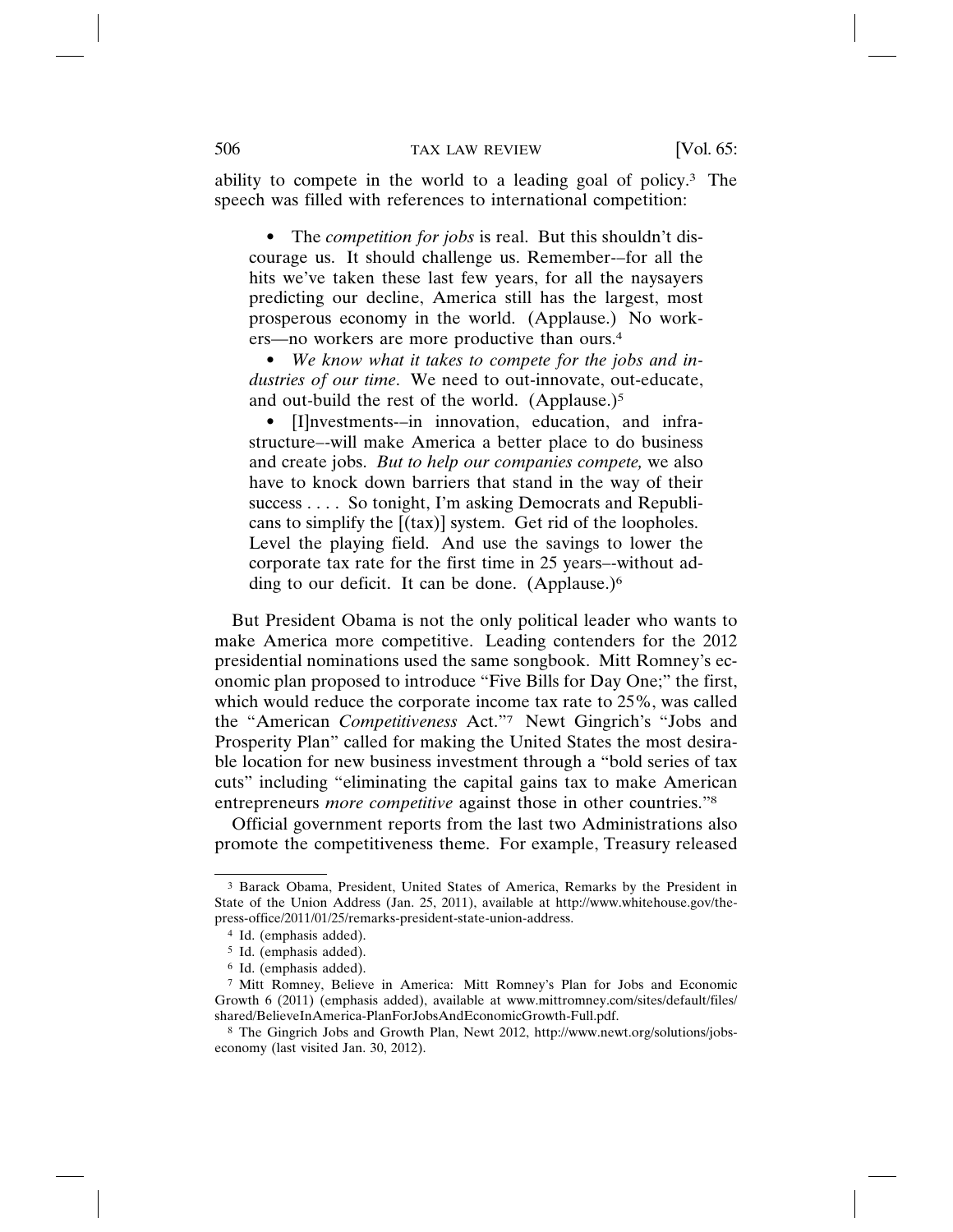near the end of the George W. Bush Administration a proposal for business tax reform that was entitled "Approaches to Improve the *Competitiveness* of the U.S. Business Tax System for the 21st Century."9 While the report contains many useful international comparisons and assesses policies in terms of normative tax policy objectives widely shared by tax experts, in no place does the report define clearly what is meant by the term "competitiveness."<sup>10</sup> The theme of competitiveness has continued in the Obama Treasury. A Treasury report advocating enhancements in the research and experimentation tax credit is entitled "Investing in U.S. *Competitiveness*."11

Of course, we all know what competition is about. We watch the New York Yankees and Boston Red Sox compete with each other for the American League pennant (at least through the end of August). We follow the competition for the party presidential nominations and later the contest between the Republican and Democratic nominees. We know how Ford competes with General Motors and Toyota and how Google+ competes with Facebook. All these contests are "zero sum" games where one side wins and the other loses and all at least in theory produce benefits for third parties, whether they be sports fans, voters, or consumers.

But is there an economic competition between nations that is analogous to this "zero-sum" competition between sports teams, political candidates, and companies? The basic premise of most economic theory says no. Ever since Adam Smith refuted the arguments of mercantilists in the *Wealth of Nations*12 and David Ricardo developed the theory of comparative advantage,<sup>13</sup> economists have argued that trade between nations benefits all countries.14 Just as individuals within a country benefit from specialization and trade, so do nations by specializing in activities in which they are relatively more productive than

<sup>9</sup> Treasury Dep't, Office of Tax Pol'y, Approaches to Improve the Competitiveness of the U.S. Business Tax System for the 21st Century (2007), available at http://www.treasury. gov/press-center/press-releases/Documents/hp749\_approachesstudy.pdf.

<sup>10</sup> See id.

<sup>11</sup> Treasury Dep't, Office of Tax Pol'y, Investing in U.S. Competitiveness: The Benefits of Enhancing the Research and Experimentation Tax Credit (2011), available at http:// www.treasury.gov/resource-center/tax-policy/Documents/Investing-in-US-Competitive ness-Benefits-of-RandE-Tax-Credit-3-2011.pdf.

<sup>12</sup> Adam Smith, The Wealth of Nations (Andrew Skinner ed., Penguin Books 1999) (1776).

<sup>13</sup> David Ricardo, On the Principles of Political Economy and Taxation 131-62 (3d ed. 1821).

<sup>14</sup> See Dwight R. Lee, Comparative Advantage Part 1/2, Common Sense Econ., http:// www.commonsenseeconomics.com/Readings/Comparative%20Advantage.CSE.pdf (last visited Jan. 30, 2012).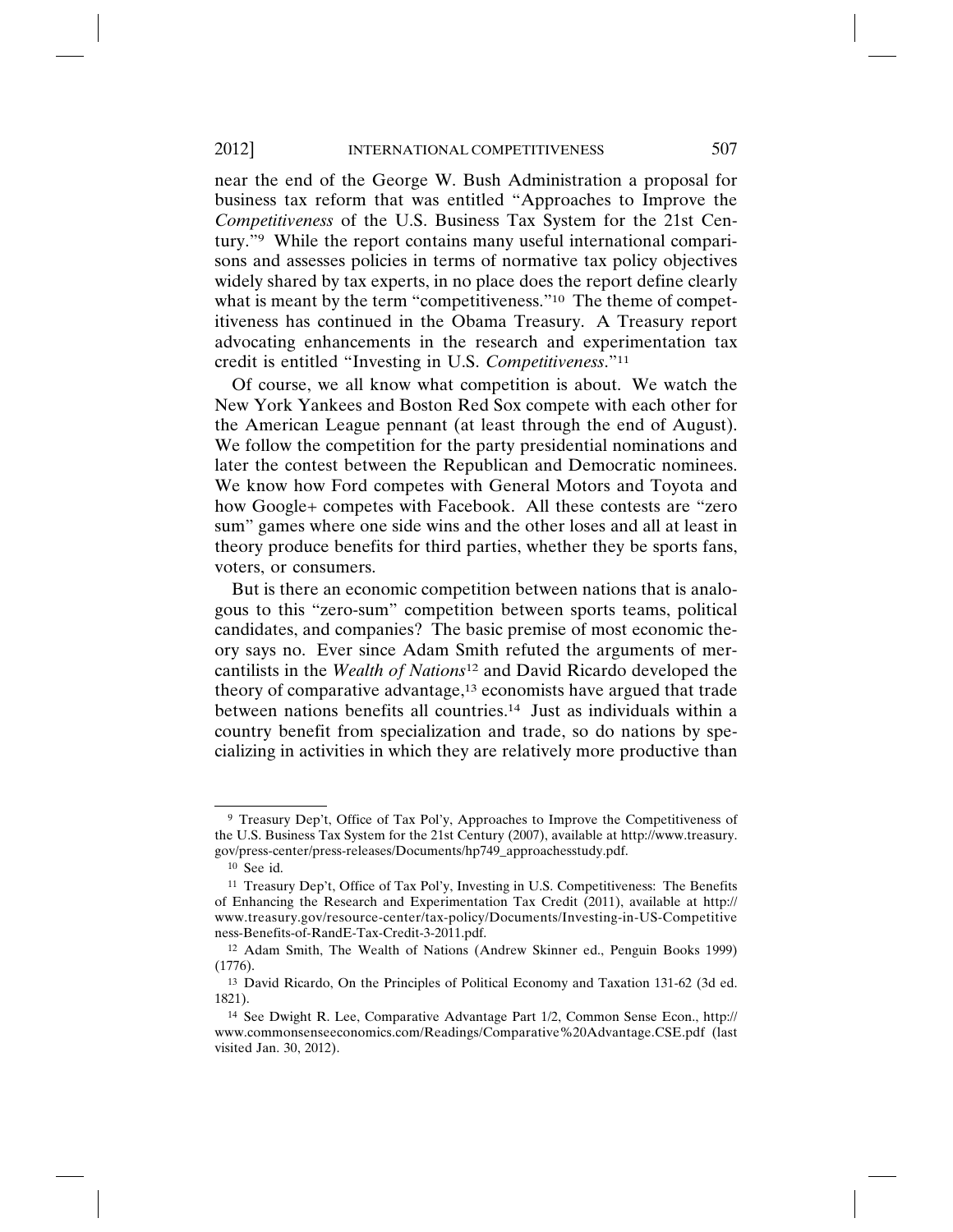others. Trade between countries is by and large a win-win, not a zerosum game.<sup>15</sup>

Under standard economic theory, the notion that we are "competing" with China or that economic growth in China represents a threat gets it mostly backwards.16 Far from being an economic threat, more Chinese prosperity benefits the U.S. economy by providing more choices for U.S. consumers, markets for U.S. producers, and capital for U.S. borrowers.17 Unlike Red Sox fans, who have reason to cheer when the Yankees lose, we should, by this line of argument, be pleased when China's economy performs well.

An overwhelming majority of economists support free trade and oppose specific proposals for trade restrictions, a position that often places them in opposition to public opinion.18 But the same politicians who make competitiveness, with its sometimes protectionist overtones, a leading talking point often also support free trade agreements.19 And the competitiveness rhetoric is often used to justify policies that many economists view as ranging from benign to positive, such as improving our educational system, investing in infrastructure, reducing the long-term buildup of federal debt, or reforming the federal income tax.20

<sup>20</sup> Krugman, note 16, at 44.

<sup>15</sup> This is not to say that some workers and industries would not benefit from international trade restrictions, just as they would also benefit from barriers to entry by domestic competitors.

<sup>16</sup> Paul Krugman, Competitiveness: A Dangerous Obsession, Foreign Aff., Mar.-Apr. 1994, at 28, 30.

<sup>17</sup> Id. at 34. Of course, a stronger China could eventually produce a *military* threat; this Article offers no opinion of the likelihood of that. And China's policy of undervaluing its currency and accruing huge trade surpluses may be contributing to imbalances in the world economy and did help enable the excessive buildup of private and public debt in the United States in the past decade. See Charles Freeman, China's Stake in the U.S. Debt Crisis, Ctr. for Strategic & Int'l Stud. (July 28, 2011), http://csis.org/publication/chinasstake-us-debt-crisis. The availability of low-cost funds, while raising living standards in the short run, comes with a long-run cost if the borrower fails to exert discipline. There could also be direct economic costs to the United States from Chinese growth; for example, an increase in the price of materials the United States imports, such as oil, or a decline in sales by U.S. producers to other nations.

<sup>&</sup>lt;sup>18</sup> William Poole, Free Trade: Why Are Economists and Noneconomists So Far Apart?, Fed. Res. Bank St. Louis Rev., Sept.-Oct. 2008, at 1, 1-2.

<sup>19</sup> For example, President Clinton extensively promoted the idea of competitiveness, but also strongly supported the North American Free Trade Act (NAFTA) in the face of significant opposition within the Democratic Party. Lawrence Mishel & Ray A. Teixeira, The Political Arithmetic of the NAFTA Vote, Econ. Pol'y Inst. Briefing Paper, Nov. 18, 1993, at 1, 1 (showing the opposition within the Democratic Party to the NAFTA Bill that President Clinton supported); Sheila Slaughter & Gary Rhoades, The Emergence of a Competitiveness Research and Development Policy Coalition and the Commercialization of Academic Science and Technology, 21 Sci. Tech. & Hum. Values 2303, 308 (1996) (stating that President Clinton was a supporter of competitiveness).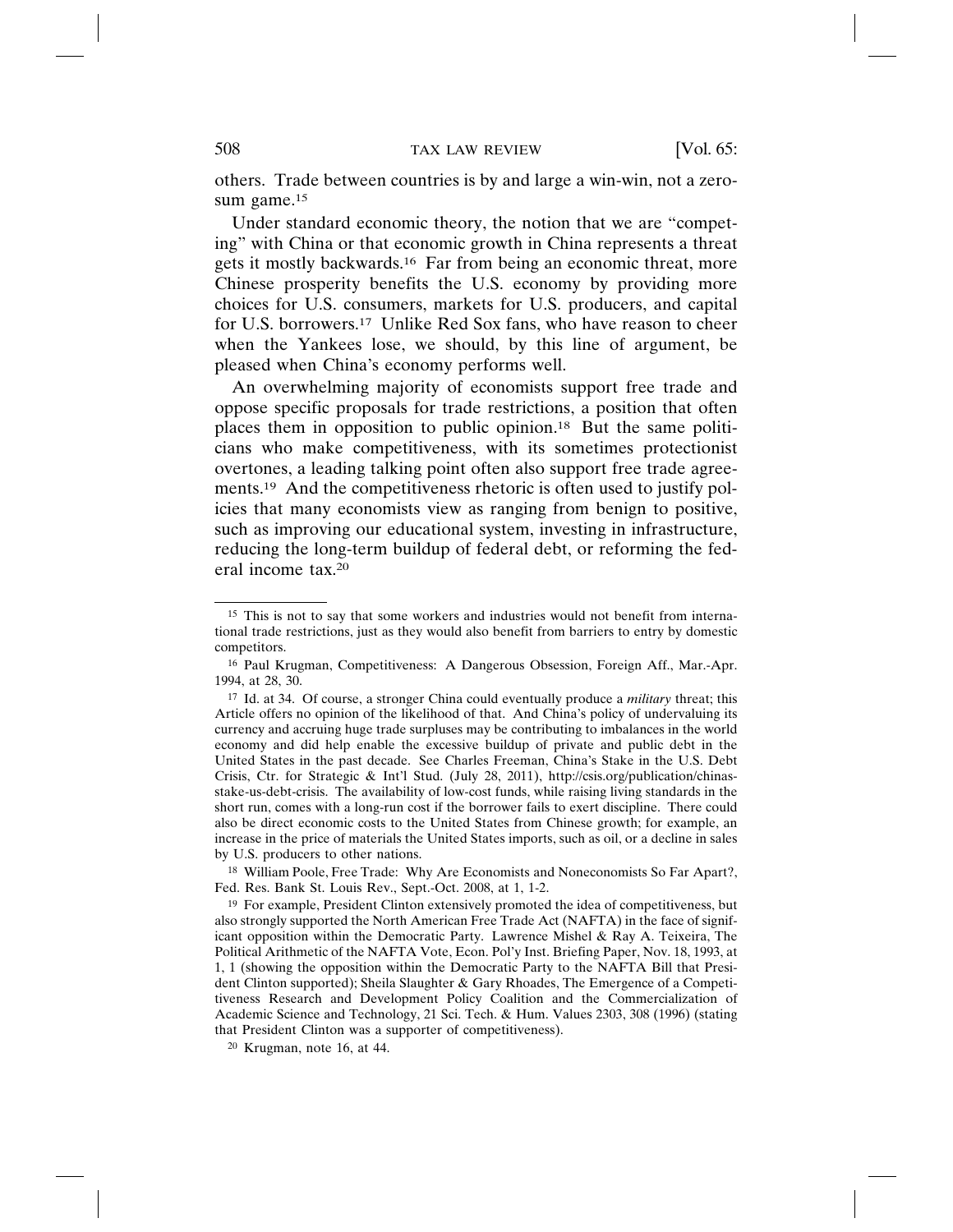One strategy for those of us in the economics profession, then, is simply to hold our noses, salute the flag of competitiveness, and then advocate policies we would favor anyway.21 A variant of that alternative, proposed by Joel Slemrod, would define policies to be competitive if they improve the U.S. standard of living.22 Paul Krugman expresses a darker view. He acknowledges that economists may wish to "appropriate the rhetoric of competitiveness on behalf of desirable economic policies," but then asserts that "the obsession with competitiveness is both wrong and dangerous" because it is likely to lead to flawed policies.23

This Article explores whether there is anything to the concept of competitiveness, beyond the tautological position that competitiveness is equivalent to improving living standards. In what way do we compete with other nations and for what things? And how do tax policies affect that competition?

This Article defines competition with other nations in its traditional sense as a zero-sum game. In what ways does a gain for the United States come at the expense of a loss for other nations? Are those gains something policies should seek to achieve and at what price? And what tax policies would achieve them?

The following Part considers five things we may be competing with other nations for: (1) labor supply, (2) financial and physical capital, (3) intangible capital, (4) tax revenues, and (5) natural resources. All of these objects of competition are *inputs*, which may contribute to higher living standards, but are not themselves a final goal of policy. And some policies to increase the U.S. share of some or all these inputs may come with costs that are not worth paying. Thus, competitiveness on these dimensions is potentially a *means* to an end, but not an end in itself. Subsequent Parts examine how tax policy may affect the acquisition of these inputs and summarize the effects of alternative reforms of capital income taxation on different dimensions of competitiveness.

# II. WAYS WE MAY ENGAGE IN COMPETITION WITH OTHER NATIONS IN A GLOBAL ECONOMY

We do compete with other nations on some dimensions. We compete to attract productive resources, such as high-skilled workers or

<sup>&</sup>lt;sup>21</sup> A colleague suggested this strategy to me when I complained about the use of competitiveness rhetoric in a document proposing policies to reduce the growth of the federal debt.

<sup>22</sup> Joel Slemrod, Competitive Tax Policy, Am. Enterprise Inst. (Sept. 29, 2011), http:// www.aei.org/files/2011/09/29/Slemrod-%20tax%20poilcy.pdf.

<sup>23</sup> Krugman, note 16, at 44.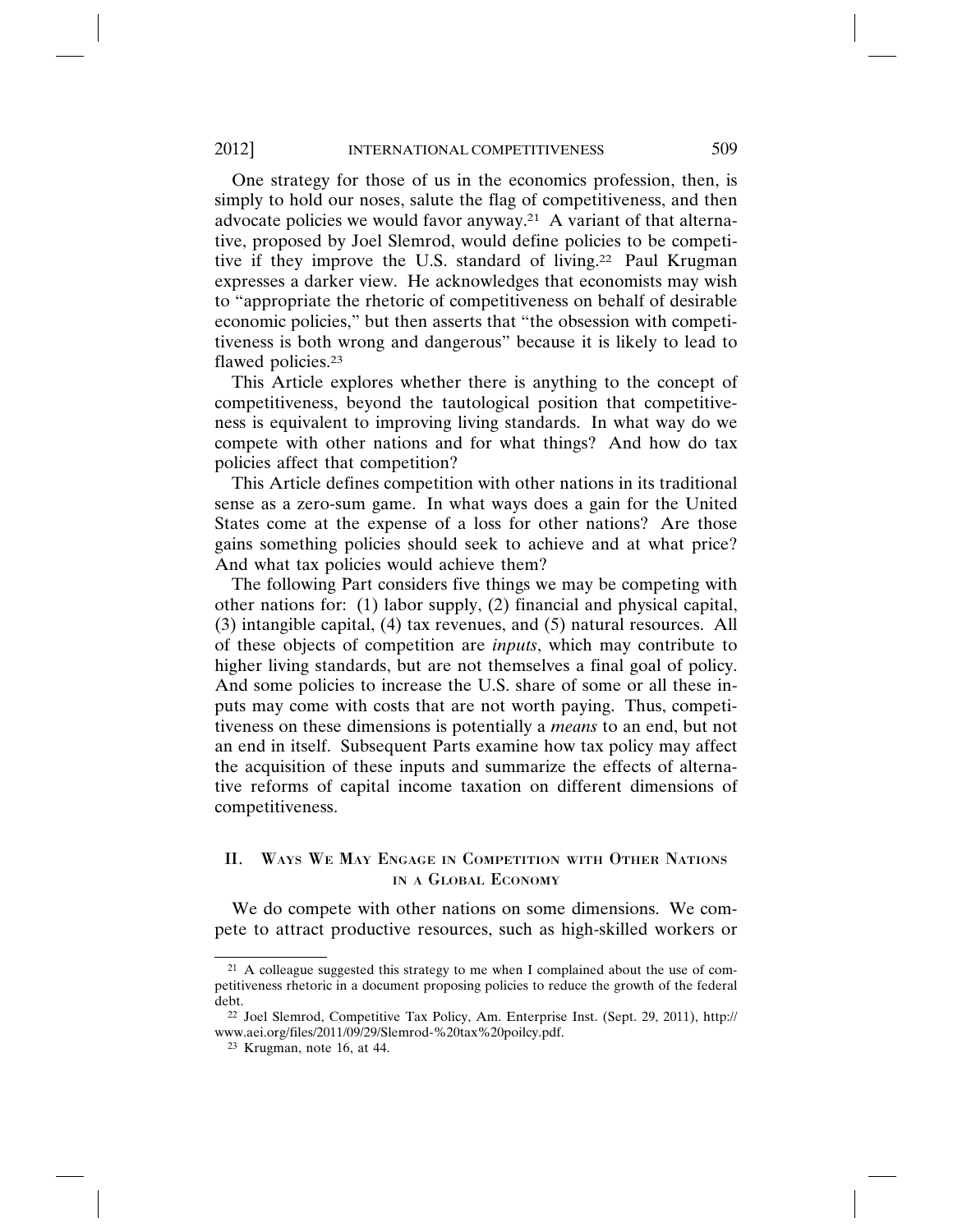investment capital. U.S. and foreign resident corporations compete with each other in international markets and corporations can exert some choice about where to establish and maintain their residence. Governments may exert competing claims against each other for tax revenues associated with economic activities that transcend national boundaries. And, of course, competition among nations for territory and access to natural resources often leads to conflicts and spurs competition for military dominance.

### *A. Competition for Labor*

Despite the fascination of tax specialists with capital income taxation, the talents and work ethic of its labor force is an economy's most important productive resource. Economic models of international taxation often treat labor as an immobile factor and focus on the effects of taxation on capital mobility.24 But we should not forget the huge role cross-border migration has played in the growth of economies, most definitely including the United States.

In 2010, the stock of global migrants numbered 214 million worldwide, more than the population of all but the four most populous countries (China, India, the United States, and Indonesia).25 The United States contained the largest number of international migrants (42.8 million), followed by the Russian Federation (12.2 million), Germany (10.8 million), Saudi Arabia (7.3 million), and Canada (7.2 million).26 In 2009, foreign-born persons accounted for 12.5% of the U.S. population.27 Some countries in the OECD, however, had larger shares of foreign born persons in their population than the United States in 2009, among them Australia (26.5%), Israel (26.2%), New Zealand (22.7%), Canada (19.6%), Ireland (17.2%), Austria (15.5%), and Sweden (14.4%).28

Immigration to some nations is the flip side, of course, of emigration from others. Still, most developed countries have experienced net in-migration since the end of World War II. For example, net mi-

<sup>24</sup> See, e.g., Wolfram F. Richter & Kerstin Schneider, Taxing Mobile Capital with Labor Market Imperfections, 8 Int'l Tax & Pub. Fin. 245, 245 (2001).

<sup>25</sup> Most Populous Countries Worldwide Compared to Global Migrant Population (2010), Migration Pol'y Inst., http://www.migrationinformation.org/datahub/charts/worldstats\_ 1.cfm (last visited Feb. 2, 2012).

<sup>26</sup> Top Ten Countries with the Largest Number of International Migrants, Migration Pol'y Inst., http://www.migrationinformation.org/datahub/charts/6.1.shtml (last visited Feb. 2, 2012).

<sup>27</sup> Foreign-Born Population as a Percentage of the Total Population, Migration Pol'y Inst., http://www.migrationinformation.org/datahub/charts/1.1.shtml (last visited Feb. 2, 2012).

<sup>28</sup> Id.; Foreign Population as a Percentage of the Total Population, Migration Pol'y Inst., http://www.migrationinformation.org/datahub/charts/2.1.shtml (last visited Feb. 2, 2012).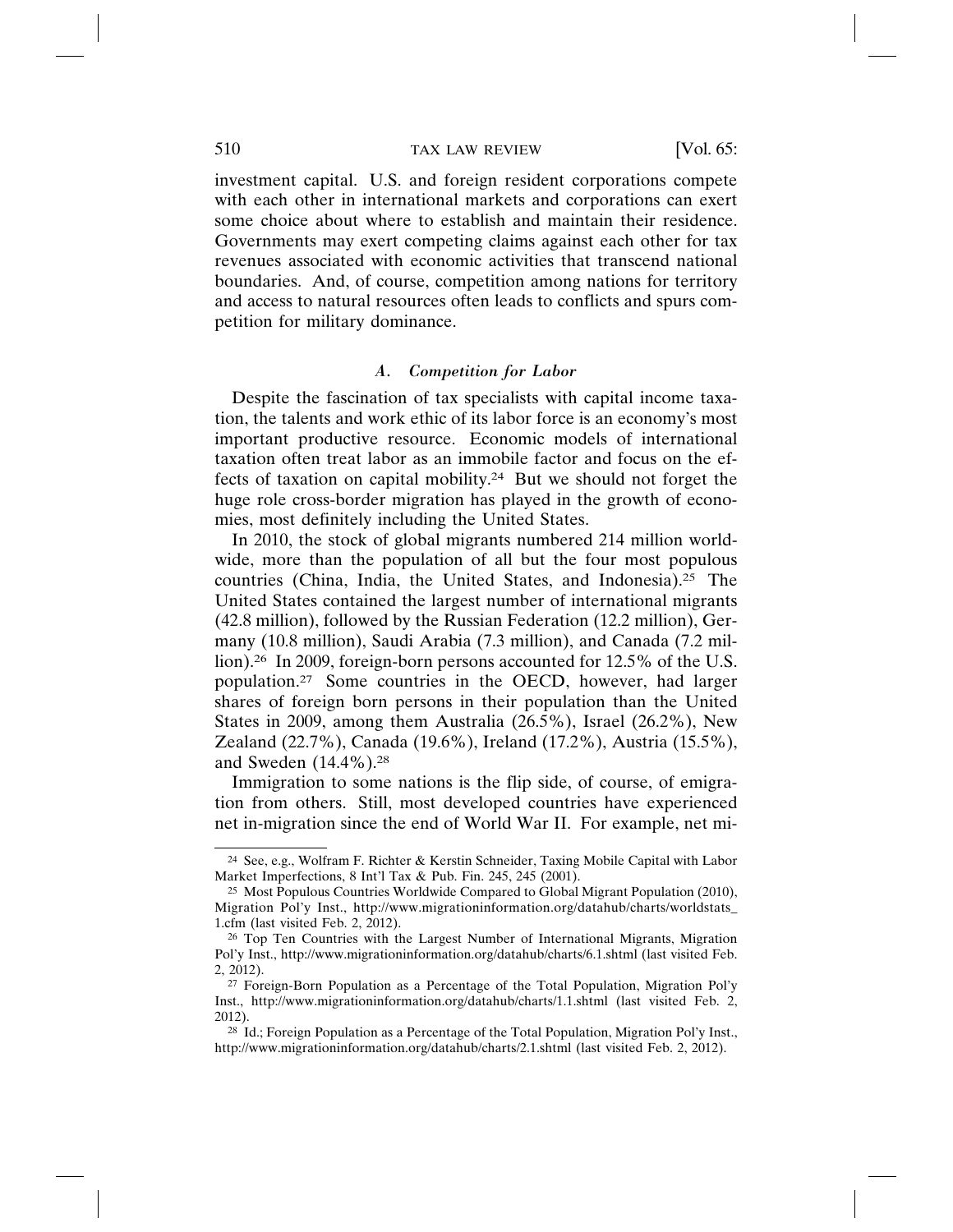gration to the United States between 1950 and 2010 was about 43.4 million, or about 14% of its current population.<sup>29</sup> Other countries experiencing large net in-migration over the same period were Germany (10.9 million, about half of them between 1985 and 1995), Canada (7.9 million), the Russian Federation (7.2 million), Australia (6.4 million), France (5.9 million), Spain (5 million), Italy (3.4 million), and the United Kingdom (2.5 million).30 In contrast, Mexico experienced a net out-migration of 13.8 million over the same period.31 (Ireland, which has been attracting immigrants in recent years, also experienced net out-migration over the sixty-year period).32

The United States can be viewed as in competition with other advanced countries for the labor services of potential migrants, especially those with advanced education and technical skills. In general, immigrants to the United States, come from different places than immigrants to other advanced economies, so the United States is not in direct competition for the entire pool of such labor (Table 1). For example, in 2000, half the foreign-born in the United States came from elsewhere in the Americas, primarily Mexico and other South and Central American countries, a much larger share from the Americas than for Canada (16%), the United Kingdom (12%), Australia  $(4\%)$ , Germany  $(3\%)$  and France (less than  $3\%$ ).<sup>33</sup> But a much smaller share of foreign-born in the United States came from Europe than in those other countries.34 France receives its largest share from Africa (reflecting large numbers from Algeria, Morocco, and Tunisia), while Germany receives a large share from Asia (mostly migrants from Turkey).35 People born in Asia, however, constituted a prominent share of the foreign-born in all six countries, ranging from over a

<sup>29</sup> Estimates of the Net Number of Migrants in Select Countries, Migration Pol'y Inst., http://www.migrationinformation.org/Datahub/countrydata/files/MPIDataHub\_Compara tive\_Net\_Migration\_Table.xls (last visited Feb. 2, 2012).

<sup>30</sup> Id.

<sup>31</sup> Id.

<sup>32</sup> Id.

<sup>33</sup> Country and Comparative Data, Migration Pol'y Inst., http://www.migration information.org/datahub/roundtable/data.cfm (choose country from the drop-down menu, select stock of foreign population by country of nationality, by year on following page to view the data).

<sup>34</sup> Comparing Migrant Stock: The Foreign Born in Australia, Canada, and the United States by Region of Origin, Migration Pol'y Inst., http://www.migrationinformation.org/ datahub/migrant\_stock\_region.cfm (last visited Feb. 2, 2012).

<sup>35</sup> Country and Comparative Data, Migration Pol'y Inst., http://www.migration information.org/datahub/roundtable/data.cfm (choose France from the drop-down menu, select stock of foreign population by country of nationality, by year on following page to view the data).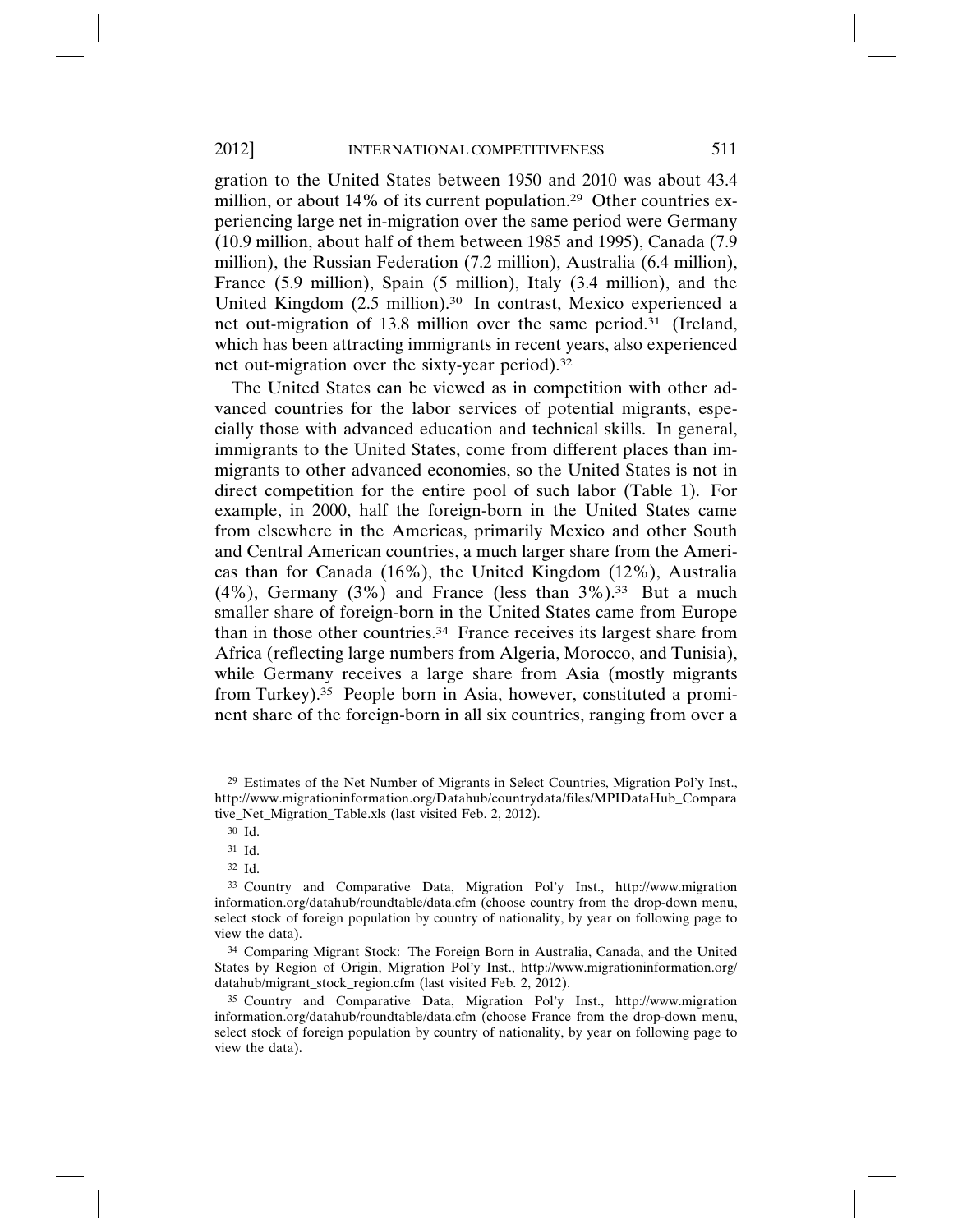third in Germany, France, and the United Kingdom, to about 13% in France.36

# TABLE 1 Distribution of Foreign-Born in Selected Countries, by Country of Origin

| Shares from:      | <i>United</i><br><b>States</b><br><i>2000</i> | Australia<br>2006 | Canada<br><i>2001</i> | France<br>1999 | Germany<br>2002 | United<br>Kingdom<br>2001 |
|-------------------|-----------------------------------------------|-------------------|-----------------------|----------------|-----------------|---------------------------|
| Africa            | 2.8%                                          | 5.6%              | 5.4%                  | $43.5\%$       | $4.2\%$         | 17.0%                     |
| Americas          | 54.4%                                         | $4.1\%$           | $15.6\%$              | $2.5\%$        | $3.1\%$         | $11.7\%$                  |
| Asia              | 26.4%                                         | 32.2%             | 36.7%                 | $12.6\%$       | 38.4%           | 33.8%                     |
| Europe            | 15.8%                                         | $46.6\%$          | 41.3%                 | 41.3%          | 53.2%           | 33.1%                     |
| Oceania and other | $0.5\%$                                       | $11.4\%$          | $1.0\%$               | $0.1\%$        | $1.2\%$         | $4.4\%$                   |

Source: Migration Pol'y Inst., http://www.migrationinformation.org/datahub/migrant\_stock\_region.cfm (based on data from the 2006 Census of Australia, 2001 Census of Canada, 2000 U.S. Census, 1999 French Nat'l Inst. for Stat. and Econ. Stud., 2002 German Federal Statistical Office, and 2001 U.K. Census). Tables in source are labeled "Distribution of Foreign" for France and Germany and "Distribution of Foreign-Born" for the United States, Australia, Canada, and United Kingdom.

Whether countries want all these migrants is another question. Immigration policy is an increasingly divisive issue in both the United States and Europe, with people worrying about the capacity of societies to absorb large number of immigrants, especially those with different cultures and traditions from the current native population or those who may become economically destitute and place fiscal strains on publicly funded benefit programs.37 The main point, however, is that the ability to attract people says something about a country's competitiveness, at least providing a clear indication that the countries that attract immigrants are places where people prefer to reside.

There are positive economic benefits to attracting immigrants, particularly those whose skills are complementary to the skills of the native population and who therefore can raise others' incomes. Certainly, the United States has benefited tremendously over its history from the contributions of talented newcomers and their offspring. And if the United States is able to continue to attract and retain the

<sup>36</sup> Id. (select the country whose statistics you want to see and submit, on the following page select stock of foreign population by country of nationality, by year, and submit to see data).

<sup>37</sup> See Sandeep Gopalan, Fixing Europe's Immigration Problem, Wall St. J. Online (Jan. 13, 2010, 4:00 P.M.), http:// http://online.wsj.com/article/SB10001424052748704362004575 000770798227684.html (discussing social unrest in European countries attributable to immigration issues).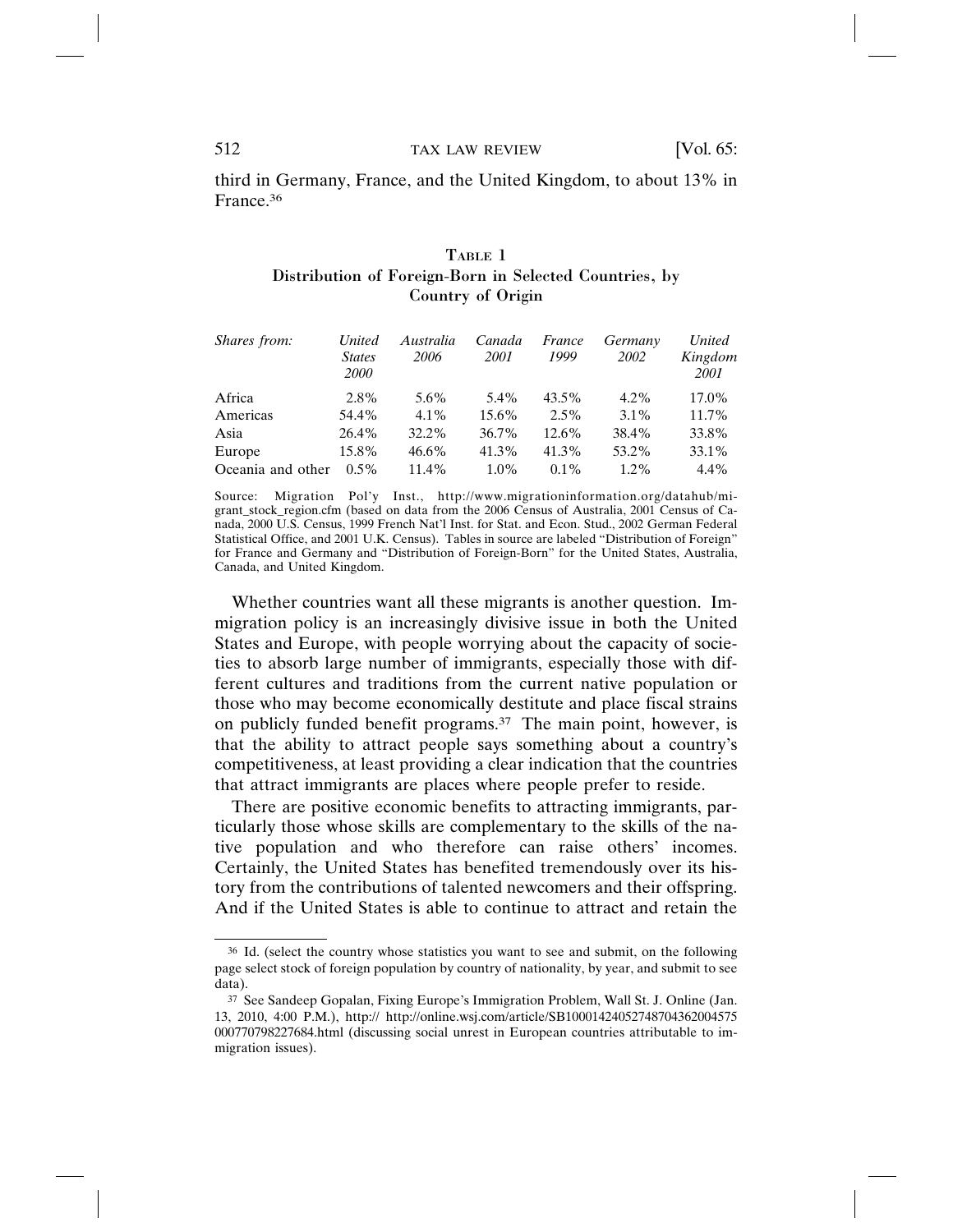skills of top scientists, engineers, doctors, and other high-skilled professionals, this will contribute positively to the U.S. economy.38

#### *B. Competition for Financial and Physical Capital*

With financial markets increasingly globalized, countries compete to attract capital from individual investors, institutional investors, and state-managed investment funds. U.S. firms and households seek capital to invest in factories, machinery and equipment, office buildings, homes, and household consumer durables. The U.S. government seeks funds from abroad to finance its deficit and states and localities seek funds to finance schools, roads, and other public facilities.

Even for users of capital services in small countries, however, the supply of funds to any sector is less than perfectly elastic. Investors view debt and equity as a whole as imperfect substitutes and also view debt of different risk grades and equity issues by different firms as imperfect substitutes.39 Investors also view debt issued by different governments and debt and equity issued by firms resident in different countries as imperfect substitutes. And there are various investments influenced by clientele effects; for example tax exemption makes debt issued by states and localities in the United States attractive at a lower rate only to high-bracket investors in the United States, although because these investors also may hold foreign debt and equities, states and localities compete with foreign borrowers for this source of funding.

To the extent capital users in the United States can attract more funding that otherwise would go to foreign borrowers, they could benefit from lower capital costs. Lower capital costs could raise domestic investment in the United States, thereby raising capital per worker, domestic wages, and living standards.

#### *C. Competition for Intangible Capital and Corporate Residence*

Countries may also compete with each other to be the residence of the multinational corporations that produce a significant share of world output, especially in certain industries. There are substantial barriers preventing existing corporations from changing their corporate residence. But the start-ups that will become the corporate giants

<sup>38</sup> Of course, low-skill immigrants may also be complementary to the native population if they are willing to perform relatively low-paying and unpleasant work that the local population prefers not to do. But they also can drive down the wages of low-skilled workers in the native population (including recent earlier immigrants) and thereby increase income inequality.

<sup>39</sup> See Ayub Mehar, Is Debt a Substitute of Equity? Relevancy of Financial Policy in Current Economic Scenarios, 15 Applied Fin. Econ. 337 (2005).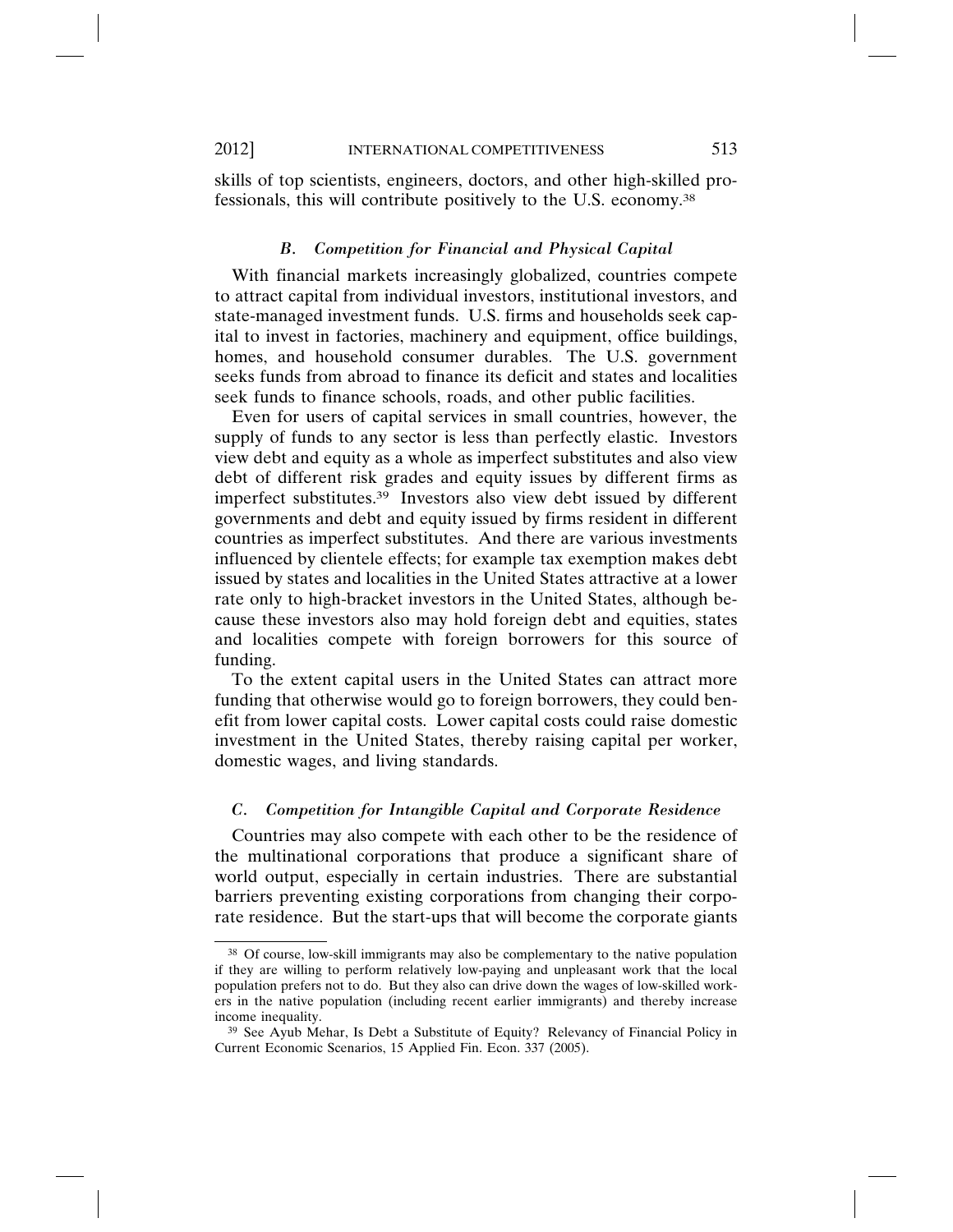of the future have a choice of where to establish residence. Resident companies of one country may expand or contract relative to resident companies of other countries. And firms resident in one country can buy firms in another one, preserving the structure of production and distribution, but shifting corporate residence.

As large corporations have become more globalized, the nationality of corporate residence has become a less important determinant of where corporations employ labor, raise financial capital, produce goods and services, and sell their output. In addition, some firms are also decentralizing their headquarters functions, placing centers of managerial control, finance, and legal residence in different jurisdictions.<sup>40</sup>

Therefore, the connection between the legal residence of a corporation and things that matter for economic performance is weakening over time. Yet countries will still compete with each other for headquarters type functions, such as being the center for management, finance, and research activities. Further, the reputational capital of a country's leading firms may raise worldwide demand for its products, and therefore for its workers. Countries may compete with each other to be centers of intellectual leadership and innovation and the presence of headquarters of innovative corporations could contribute to the ability to do this. And these features may still be connected with corporate legal residence, even if the connection is much less than previously assumed.

#### *D. Competition for Tax Revenue*

The system of international tax rules that has evolved over the past century has given countries where production facilities are located the first right to tax the profits those facilities generate, regardless of the residence of the corporate group that owns the domestic facility. But as corporations have become more globalized and intangible assets have become a more important input to production, it has become more difficult to determine where profits originate. The traditional arms-length transfer pricing system used to allocate profits among corporate entities has become more difficult for governments to enforce, and easier for companies to manipulate, because of the absence of comparable arms-length transactions for unique intangibles transferred within corporate groups.

There is evidence, for example, that shifts of reported profits of U.S. firms to low-tax jurisdictions are much larger than can be explained by

<sup>40</sup> Mihir Desai, The Decentering of the Global Firm, 32 World Econ. 1271, 1276 (2009).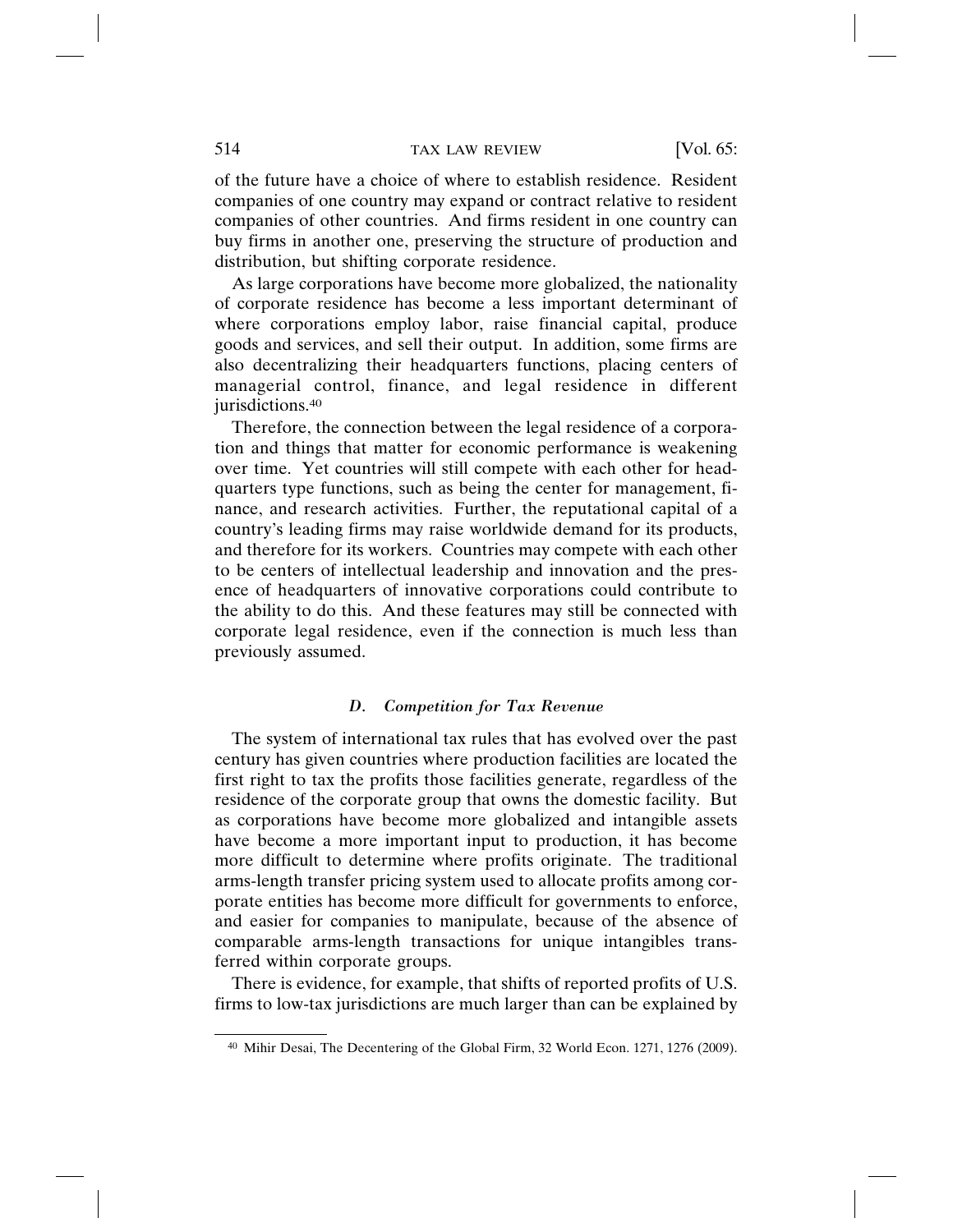shifts in corporate investment, employment, or output.<sup>41</sup> A possible solution would be to replace the transfer pricing system with a formula apportionment system,<sup>42</sup> but the importance of intangible assets with no clear location makes it also difficult to apply formula apportionment properly.43

It is not the purpose of this Article to review the vast literature on how multinational companies can or should allocate reported profits among jurisdictions or to recommend alternatives to current rules. The main point here is that profits of multinational corporations represent a potential source of tax revenues that countries may compete for. And companies have many ways within existing tax statutes to shift their reported profits among jurisdictions. All things the same, any single country would prefer to capture a larger share of the reported profits of multinationals.

### *E. Competition for Natural Resources*

The competition for resources has been a source of conflict among people throughout history, from the conflicts between desert tribes over access to water to the conflicts between modern nations over land containing valuable deposits of oil, natural gas, and other resources. Nations may also compete over rights to resources that fall outside of national boundaries, such as ocean fishing rights. Or, given the cross-border effects of activities that contribute to climate change, in the future there may be conflicts related to environmental policies.

Countries with stronger economies can deploy more diplomatic and potentially more military resources and therefore exert more influence in this type of competition. So perhaps, this is one area where the economic policies most favorable to economic growth also promote competitiveness.

<sup>41</sup> Harry Grubert, Foreign Taxes and the Growing Share of U.S. Multinational Income Abroad: Profits, Not Sales, Are Being Globalized, 65 Nat'l Tax J. 247 (2012); Martin Sullivan, Economic Analysis: Transfer Pricing Costs U.S. at Least \$28 Billion, 126 Tax Notes 1439, 1439 (Mar. 22, 2010); Martin Sullivan, "Stateless Income" Is the Key to International Tax Reform, 131 Tax Notes 1315, 1316 (June 27, 2011).

<sup>42</sup> See Reuven S. Avi-Yonah & Kimberly A. Clausing, Reforming Corporate Taxation in a Global Economy: A Proposal to Adopt Formulary Apportionment (Brookings Hamilton Project, Discussion Paper 12-19, 2007), available at http://www.brookings.edu/~/media/ Files/rc/papers/2007/06corporatetaxes\_clausing/200706clausing\_aviyonah.pdf; JoAnn Martens-Weiner, Company Tax Reform in the European Union: Guidance from the United States and Canada on Implementing Formula Apportionment in the EU 2 (2006).

<sup>43</sup> Rosanne Altshuler & Harry Grubert, Formula Apportionment: Is it Better Than the Current System and Are There Better Alternatives?, 63 Nat'l Tax J. 1145, 1146 (2010).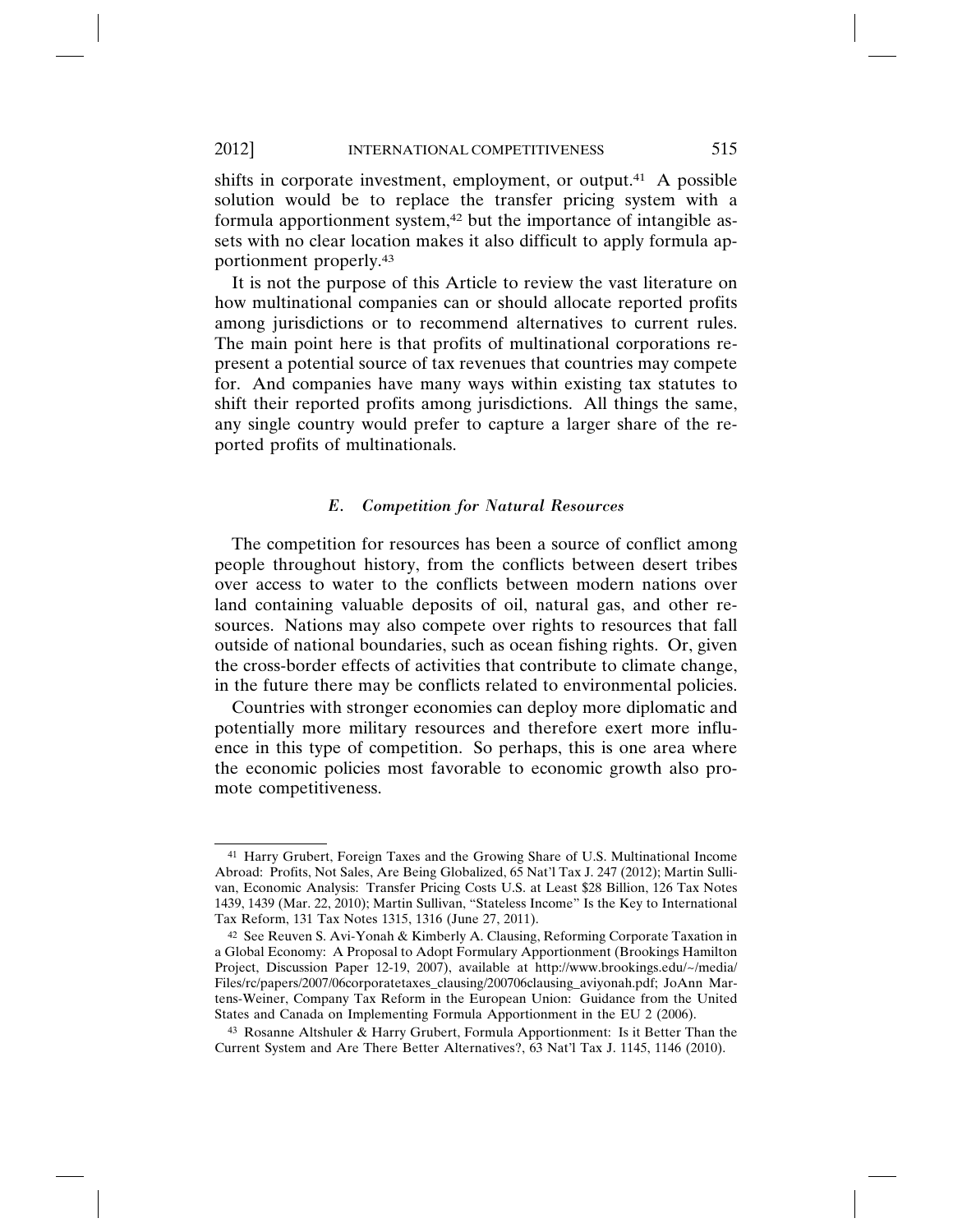### *A. Tax Policy and International Movements of Labor*

International migration patterns are influenced by many factors, including the desire to escape persecution and oppression and gain political freedom and the search for higher living standards, either because the new country offers greater economic opportunity generally or because it offers positions for people with specialized skills or training. People do not usually think of tax policy as a strong motivator for international migration of labor.

There has been scant economic research on how taxes might affect international movements of labor. But there are some circumstances where high marginal tax rates could affect locational decisions of highly productive workers. For example, Henrik Kleven, Camille Landais, and Emmanuel Saez find evidence that the migration within the European Union of top football stars was very responsive to differentials in top marginal tax rates and special tax incentives.44 As an example, Spain reduced its top marginal tax rate on foreign residents to 24%, a measure referred to as the "Beckham Law" after David Beckham moved from Manchester United to Real Madrid to benefit from it.45 The authors believe the effect of taxes on the migration of top talent may be much a wider phenomenon that just for sport.46 There is also evidence that interstate differences in taxation affect migration of high-wage labor within the United States.47

The influence of tax rate differences is no doubt much more important for decisions to migrate among countries located in the same region with open borders like the EU, among countries with the same culture or similar languages, or among states within the United States than between the United States and most other countries. Nonetheless, tax policy could be one factor influencing the worldwide competition for highly mobile and talented individuals.

Taxation of wealth and capital income could also affect locational choice, although this would be less important for labor supply than the taxation of labor income unless the wealthy people considering migrating are also high earners. But it could affect the competition for taxing the assets and capital income of wealthy individuals.

<sup>44</sup> Henrik Kleven, Camille Landais & Emmanuel Saez, Taxation and International Migration of Superstars: Evidence from the European Football Market 39 (NBER, Working Paper No. 16545, 2010), available at http://www.nber.org/papers/w16545.

<sup>45</sup> Id. at 2.

<sup>46</sup> See id. at 38.

<sup>47</sup> Martin S. Feldstein & Marian Vaillant Wrobel, Can State Taxes Redistribute Income?, 68 J. Pub. Econ. 369, 391 (1998).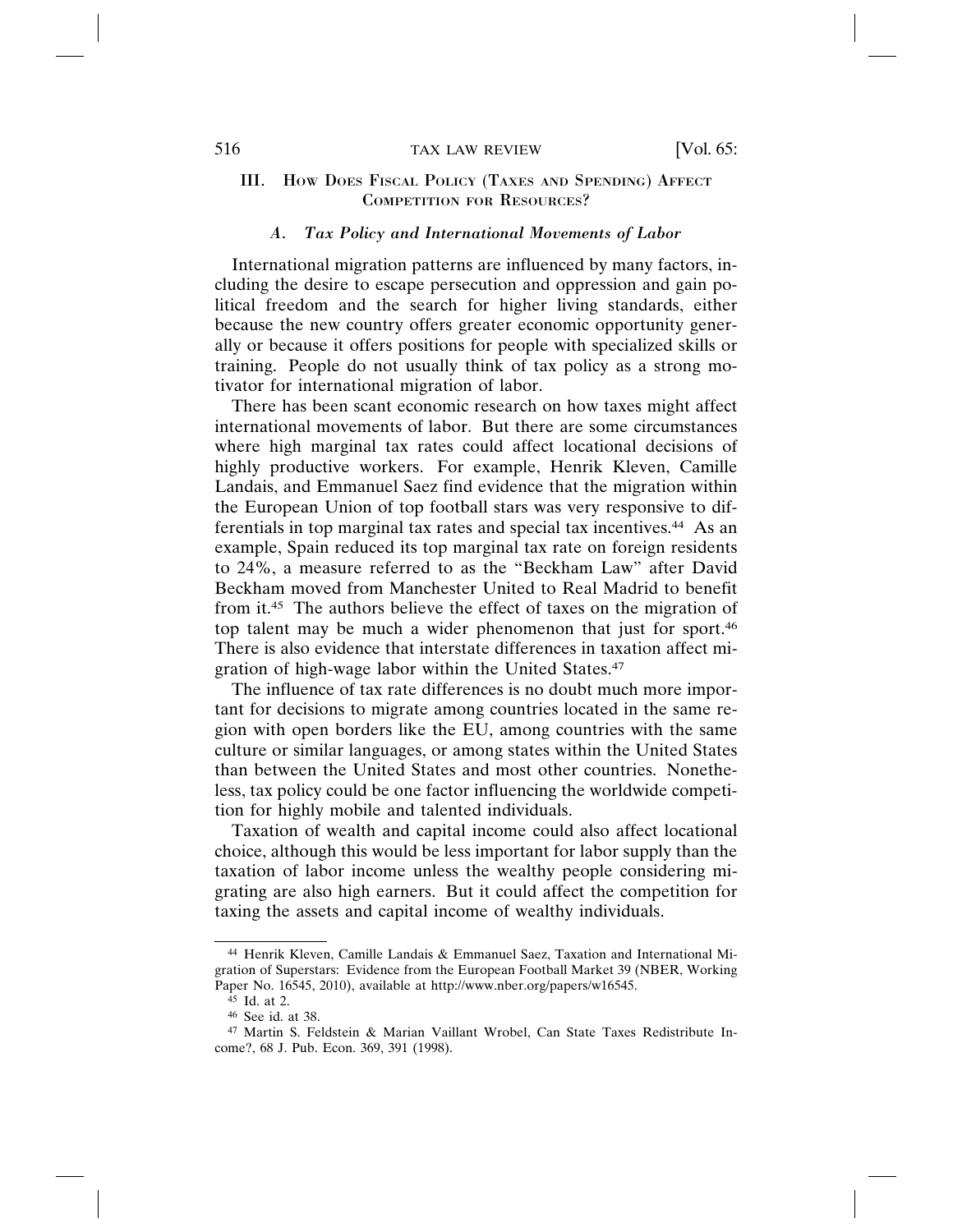In the United States, for example, states may choose to reduce their estate tax rates to encourage wealthy older people to migrate there. Prior to the Economic Growth and Tax Relief Reconciliation Act of 2001 (EGTRRA),48 a provision of the federal estate tax law discouraged this competition by allowing taxpayers to claim a credit against federal estate taxes for state taxes up to 16% of taxable wealth over \$10,400,000.49 But EGTRRA phased out the state tax credit as part of a provision to phase down and eventually repeal federal estate taxes.50

Out-migration to avoid wealth taxation has also been at times an issue in the United States. The Clinton Administration in 1995 proposed a tax on unrealized capital gains of those renouncing their U.S. citizenship,51 prompted by press reports that a small number of extremely wealthy Americans had renounced citizenship to avoid paying U.S. capital income taxes and estate taxes.<sup>52</sup> The proposal was controversial and congressional staff challenged the Administration's arguments for the proposal and its estimate of the revenue gains.<sup>53</sup> Eventually, Congress enacted a more limited measure than the Administration proposal that increased taxes on U.S. income of expatriates.54 Yet, there continue to be press reports that tax reasons are causing some Americans to renounce citizenship.55

Tax policies may also affect incentives for citizens to live and work overseas. Most countries impose worldwide income taxes only on residents, where the residency test is based on the number of days spent

<sup>51</sup> See Detlev F. Vagts, The Proposed Expatriation Tax—A Human Rights Violation?, 89 Am. J. Int'l L. 578 (1995) (discussing various proposals).

<sup>53</sup> Joint Comm. on Tax'n, 108th Cong., Written Testimony of the Staff of the Joint Committee on Taxation Relating to Proposals to Modify the Taxation of Individuals Who Relinquish U.S. Citizenship or Residency, at 46-48 (Comm. Print 1995).

<sup>54</sup> See IRC § 877.

<sup>48</sup> Economic Growth and Tax Relief Reconciliation Act of 2001, Pub. L. No. 107-16, 115 Stat. 38.

<sup>49</sup> IRC § 2011(b)(1).

<sup>50</sup> The estate tax expired for tax year 2010, but was scheduled to return in 2011 at pre-EGTRRA rate and exemption levels. In December 2010, Congress extended the estate tax through the end of 2012, but reduced the top tax rate from 45% in 2009 to 35% in 2011 and increased the exemption from \$3.5 million to \$5 million. Tax Relief, Unemployment Insurance Reauthorization, and Jobs Creation Act of 2010, Pub. L. No. 111-312, § 302-303, 124 Stat. 3296, 3301-04. Absent additional congressional action, pre-EGTRRA rates and exemptions will apply beginning in tax year 2013.

<sup>52</sup> See Robert Lenzner & Philippe Mao, The New Refugees: Americans Who Gave Up Citizenship to Save on Taxes, Forbes, Nov. 21, 1994, at 131. In an interview, the then Assistant Treasury Secretary for Tax Policy Leslie Samuels referred to these individuals as "economic Benedict Arnolds." See Renunciation of U.S. Citizenship: A Web Guide, http://renunciationguide.com/Background-and-History-of-Tax-On-Expatriation.html (last visited Feb. 6, 2012).

<sup>55</sup> Brian Knowlton, More American Expatriates Give Up Citizenship, N.Y. Times (Apr. 25, 2010), http://www.nytimes.com/2010/04/26/us/26expat.html.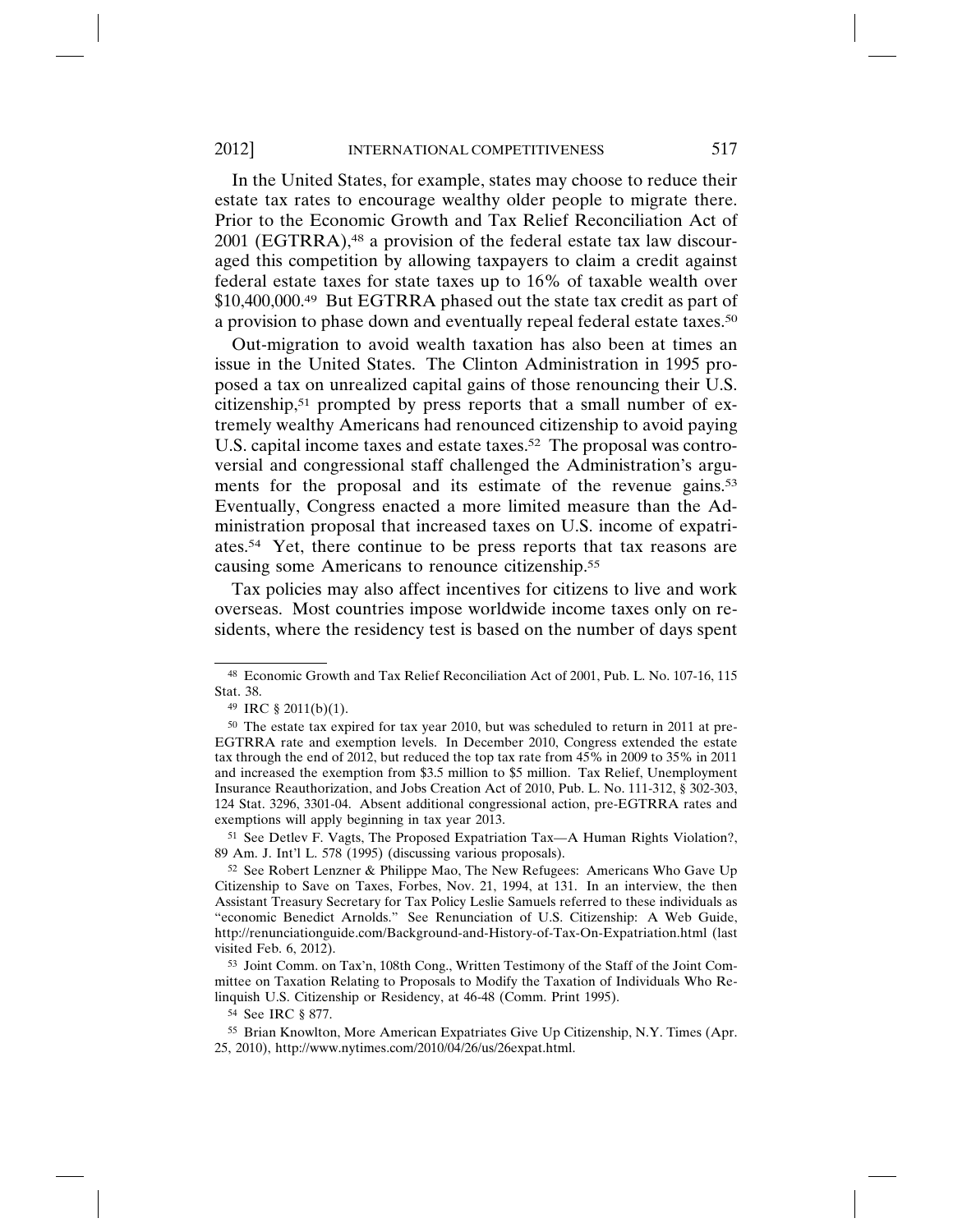within the country during a tax year.<sup>56</sup> As a result, citizens of most countries receive a tax incentive to reside in foreign jurisdictions with lower income tax rates than their home country. The United States, in contrast, taxes its citizens on their worldwide income, irrespective of where they reside. The U.S. income tax does, however, allow an exemption for foreign earnings of \$80,000 per person, indexed for inflation.57 In addition, U.S. citizens working abroad may claim a credit for foreign income taxes paid, which effectively eliminates residual U.S. income tax liability for U.S. citizens residing and working in countries with effective income tax rates equal to or higher than the effective U.S. income tax rate on the same earnings.<sup>58</sup> But high-earning Americans do pay residual U.S. income tax on their earnings in low-tax jurisdictions.<sup>59</sup> The choice of how to tax this foreign source income affects to varying degrees the net earnings of U.S. workers in low-tax foreign jurisdictions and the net costs of employing workers in these jurisdictions, depending on the extent to which the employee absorbs the tax or the employer raises pretax wages paid to overseas workers to compensate them.

While high tax rates may make a jurisdiction less attractive to potential residents, the public services that taxes finance might make them more attractive. So it is over-simplistic to argue that higher taxes by themselves may discourage migration, without considering also the effects of taxes on the quantity and quality of public services.

Nonetheless, very high marginal income tax rates that are unrelated to marginal benefits that the taxes enable could make a country less competitive in the market for high-skilled labor. And high capital income taxes could lead to an outflow of wealthy residents. This form of competition is relatively unimportant for a large country with unique attributes and few close neighbors like the United States, but may be much more important for smaller countries competing for the same pool of high-skilled labor with culturally similar neighbors.

#### *B. Tax Policy and Location of Tangible Capital*

Corporate income taxes imposed on internationally mobile capital are largely source-based. Many countries now exempt from domestic income tax the active foreign source income of home based multinationals.60 A shrinking number of others, including the United States,

<sup>56</sup> See Hugh Ault & Brian J. Arnold, Comparative Income Taxation: A Structural Analysis 431 (3d ed. 2010).

<sup>57</sup> IRC § 911(a),(b).

<sup>58</sup> IRC § 901(b).

<sup>59</sup> IRC § 904(a).

<sup>60</sup> See Ault & Arnold, note 56, at 467-71.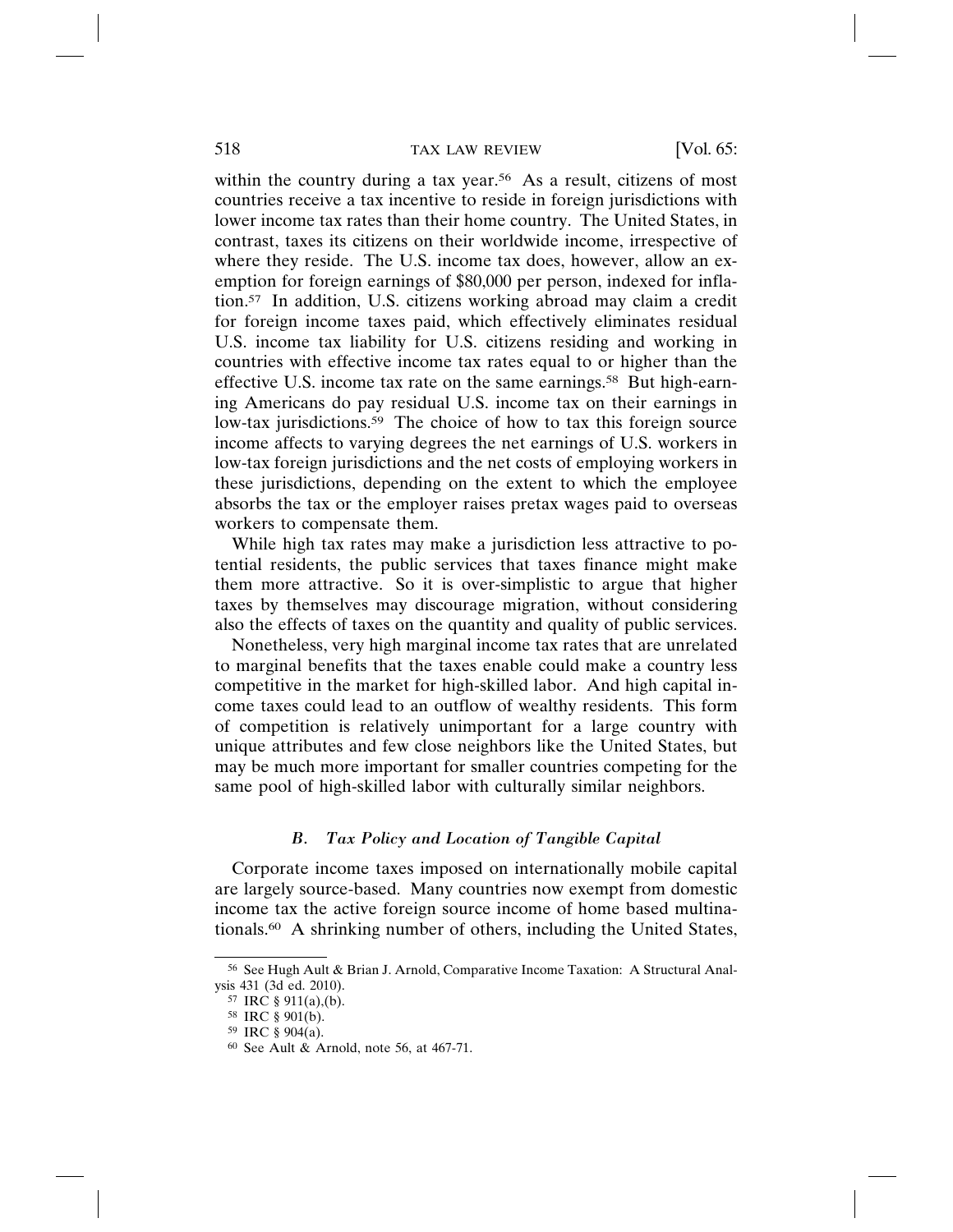tax active foreign source income of foreign subsidiaries of resident corporations only when it is repatriated as dividends to the domestic parent.61

With source-based taxation, the tax variable that matters most for investment location is the marginal effective tax rate imposed on investments within a country's borders. The marginal effective tax rate is defined as: METR =  $(R - d)/R$ , where *R* is the pretax return on investment and *d* is the discount rate or required rate of return. The METR depends on the statutory corporate tax rate, depreciation schedules and other capital recovery provisions (such as expensing of certain items and depletion for minerals), and tax credits. For a given discount rate *d*, the METR determines the pretax return required for a firm to undertake an additional investment. A number of researchers have estimated marginal effective tax rates for different types of investments in the United States.62 Others have compared marginal effective corporate tax rates on new investments in the United States and other countries in the OECD.<sup>63</sup> Gravelle finds the effective tax rate on investments in the United States roughly equal to those in other large OECD countries (even though the U.S. statutory rate is higher), once one accounts for the effects of the domestic production deduction.64 Hassett and Mathur report that the United States has a higher marginal effective tax rate than other countries in the OECD, but an examination of the data in their paper suggests that the difference disappears when one includes only other large economies in the comparison.65

There is considerable evidence that investment location choices are responsive to differences among jurisdictions in the effective tax rate on corporate investments and that they may be becoming more sensitive over time.66 So a relatively low *effective* corporate rate on the

<sup>61</sup> IRC § 902(a).

<sup>62</sup> See Jane G. Gravelle, Cong. Research Serv., Capital Income Tax Revisions and Effective Tax Rates (2005), available at http://www.wlstorage.net/file/crs/RL32099.pdf; James B. Mackie III, Unfinished Business of the 1986 Tax Reform Act: An Effective Tax Rate Analysis of Current Issues in the Taxation of Capital Income, 55 Nat'l Tax J. 293, 307-12 (2002).

<sup>63</sup> See Jane G. Gravelle, Cong. Research Serv., International Tax Rate Comparisons and Policy Implications 3-8 (2011); Kevin A. Hassett & Aparna Mathur, Report Card on Effective Corporate Tax Rates: United States Gets an F, Am. Enter. Inst. (Feb. 9, 2011), http:// www.aei.org/article/economics/fiscal-policy/taxes/report-card-on-effective-corporate-taxrates.

<sup>64</sup> Gravelle, note 63, at 1-8.

<sup>65</sup> Hassett & Mathur, note 63.

<sup>66</sup> See Rosanne Altshuler, Harry Grubert & T. Scott Newlon, Has U.S. Investment Abroad Become More Sensitive to Tax Rates?, in International Taxation and Multinational Activity 9, 10 (James R. Hines Jr. ed., 2001); Harry Grubert & John Mutti, Do Taxes Influence Where U.S. Corporations Invest?, 53 Nat'l Tax J. 825, 825 (2000); OECD, Tax Effects on Foreign Direct Investment 2 (2008).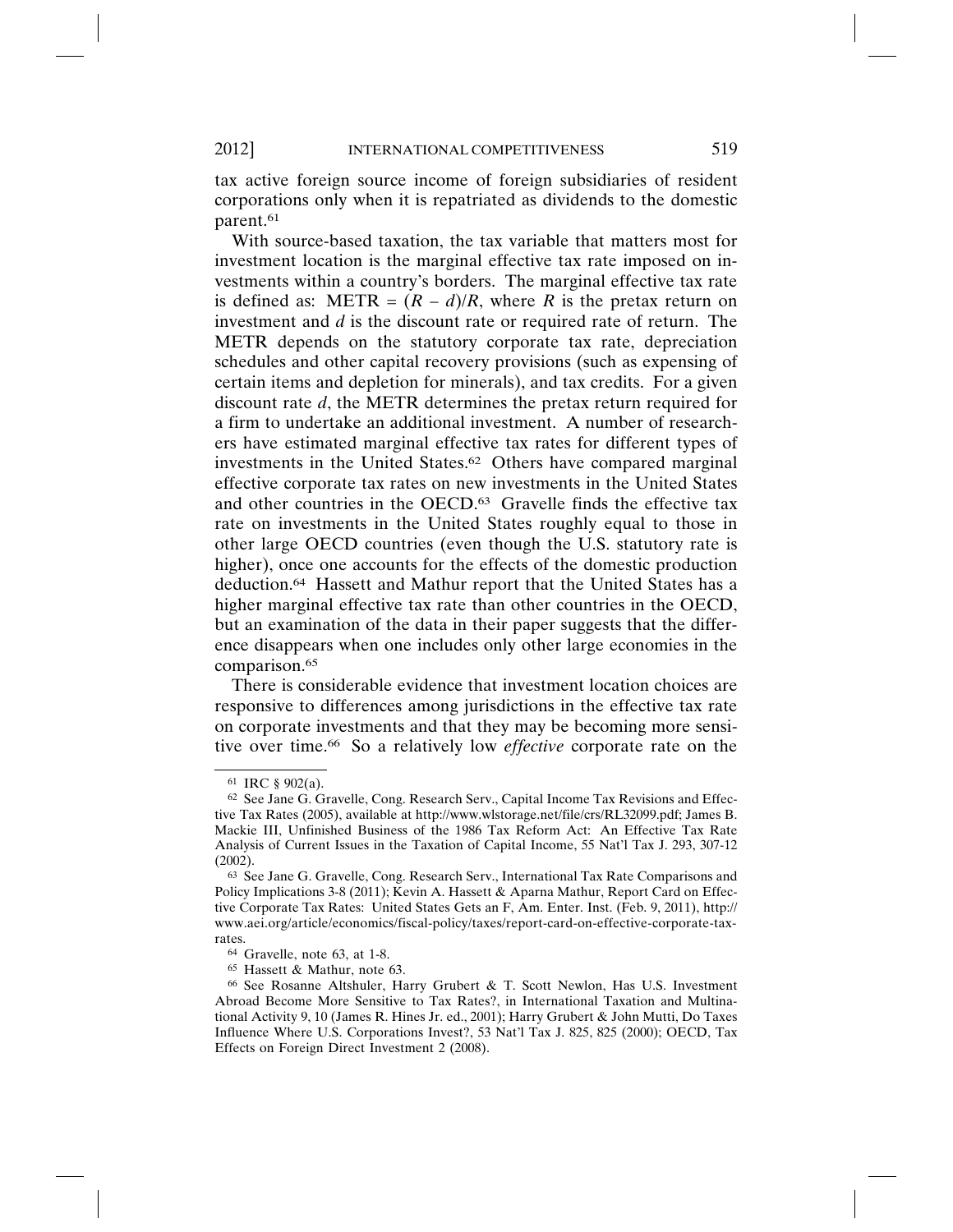return to corporate investment could attract more capital from countries with relatively higher effective rates. And the presence of this additional capital, all else the same, could raise domestic wages and living standards.

Therefore, lowering the marginal effective tax rate on corporate income would by itself help the United States in the *competition* for scarce capital resources. But, of course, there is a price to be paid in the form of reduced corporate tax revenues, requiring either higher revenues from other sources or reduced public services. And other countries might follow with competitive reductions in their effective corporate rates, resulting in a net gain for shareholders of multinational corporations (and capital income recipients in general) and little or no competitive benefit for any country. The question is whether, taking all these considerations into account, a lower effective corporate rate attracts enough additional investment to make this competitive benefit worth paying for.

In contrast to policies to reduce the effective tax rate on domestic source income, policies that lower the residual tax rate U.S. multinational corporations pay on foreign source income could *reduce the ability to compete for scarce capital resources* by providing an incentive for U.S.-resident corporations to invest overseas instead at home. But if U.S.-resident corporations shift capital overseas, lowering the domestic capital stock and raising the pretax return to capital, this provides an incentive for foreign-based multinationals to invest more in the United States, which would offset in part the outflow of investment from resident multinationals. As a result, increased preferential treatment for foreign investment of U.S. companies may not have that much adverse effect on total corporate investment in the United States. Moreover, if outbound investment by U.S. firms and exports are complementary, outbound investment may increase instead of decreasing demand for U.S. labor.67

Taxation of interest income may also affect the location of capital, especially if the supply of debt capital to individual countries is highly elastic. A high interest elasticity of supply of debt capital to individual countries implies that taxes on interest income of nonresident lenders would be shifted to residents in the form of higher pretax interest rates. (In contrast, resident individuals would largely bear the burden of taxes on their worldwide interest income.) For this reason, most countries have eliminated withholding on interest paid to nonresidents.68 But some proposals that have been discussed could effec-

<sup>67</sup> See Mihir Desai, Taxing Multinationals: Securing Jobs or the New Protectionism?, 55 Tax Notes Int'l 61 (July 6, 2009).

<sup>68</sup> See, e.g., IRC § 871(h).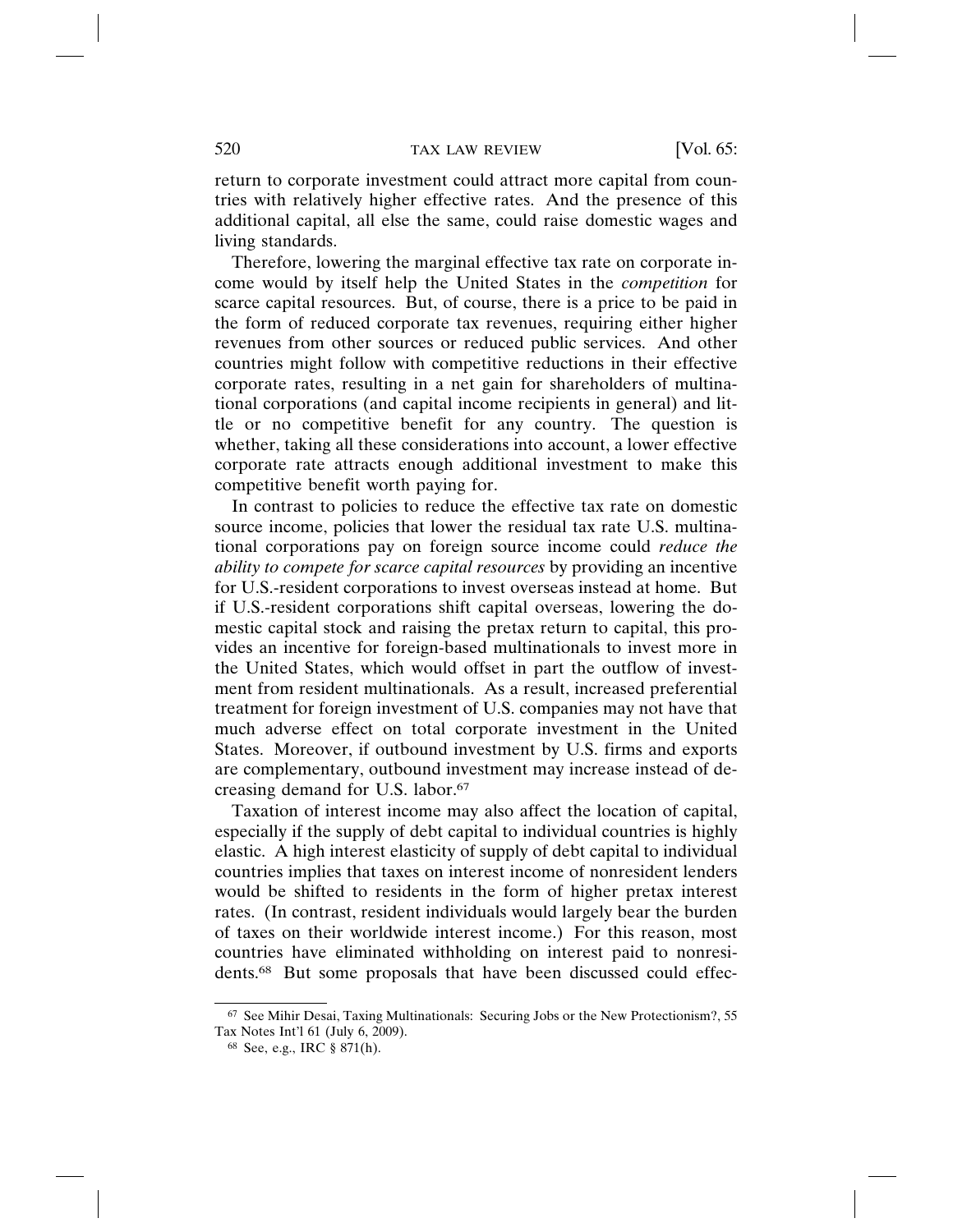tively raise borrowing costs to a country. For example, the Comprehensive Business Income Tax Proposal (CBIT) option that was presented in a study of corporate integration by the Treasury would have equalized the treatment of corporate debt and equity by eliminating taxes on corporate dividends and interest payments, while also eliminating interest deductibility.<sup>69</sup> If the supply of debt capital is elastic, CBIT would cause pretax interest rates in the United States to rise, thereby raising the cost of borrowing to U.S. corporations.

#### *C. Tax Policy, Corporate Residence, and Intangible Capital*

U.S. corporate spokespersons and leading politicians often cite competitiveness as a justification for a different set of policies—policies that reduce the residual income tax that U.S. corporations pay on income accrued within their foreign subsidiaries, or controlled foreign corporations (CFCs). Proposals advanced include enacting a second dividend repatriation holiday,<sup>70</sup> reducing the amount of accrual taxation of foreign source income under subpart F of the Code, and switching to a territorial system that totally exempts active foreign source dividends. Supporters of these policies argue that the United States taxes foreign source income of its multinational corporations more than other advanced countries and therefore places U.S.-based multinationals at a competitive disadvantage against foreign-based multinationals.<sup>71</sup> Others cite the loss in economic efficiency that occurs because the repatriation tax causes profits to be locked in to foreign subsidiaries.72 Policies that reduce taxation of foreign source income could improve *competitiveness* in the sense of increasing the share of worldwide corporate output accounted for by U.S. resident corporations.

<sup>69</sup> Treasury Dep't, Integration of the Individual Income and Corporate Tax Systems: Taxing Business Income Once 39 (1992); see also Glenn R. Hubbard, Corporate Tax Integration: A View from the Treasury Department, J. Econ. Persp., Winter 1993, at 115.

 $70$  In 2004, Congress enacted a dividend repatriation tax holiday that reduced the tax rate U.S. multinational corporations received on dividends from their foreign subsidiaries from 35% to 5.25% for one year. American Jobs Creation Act of 2004, Pub. L. No. 108- 357, § 422 118 Stat. 1418, 1514 (codified as amended at IRC § 965). Recent research suggests the holiday generated little additional domestic investment, with most of the additional cash used for dividends to shareholders and stock repurchases. Dhammika Dharmapala, C. Fritz Foley & Kristin J. Forbes, Watch What I Do, Not What I Say: The Unintended Consequences of the Homeland Investment Act: Implications for Financial Constraints, Governance, and International Tax Policy, 66 J. Fin. 753, 756 (2011).

<sup>71</sup> R. Glenn Hubbard, Tax Policy and International Competitiveness, 82 Taxes 213 (Mar. 2004).

<sup>72</sup> Harry Grubert & Rosanne Altshuler, Fixing the System: An Analysis of Alternative Proposals for the Reform of International Tax (June 7, 2012) (unpublished paper available at http://www.sbs.ox.ac.uk/centres/tax/conferences/Documents/Altshuler%20FINAL.pdf).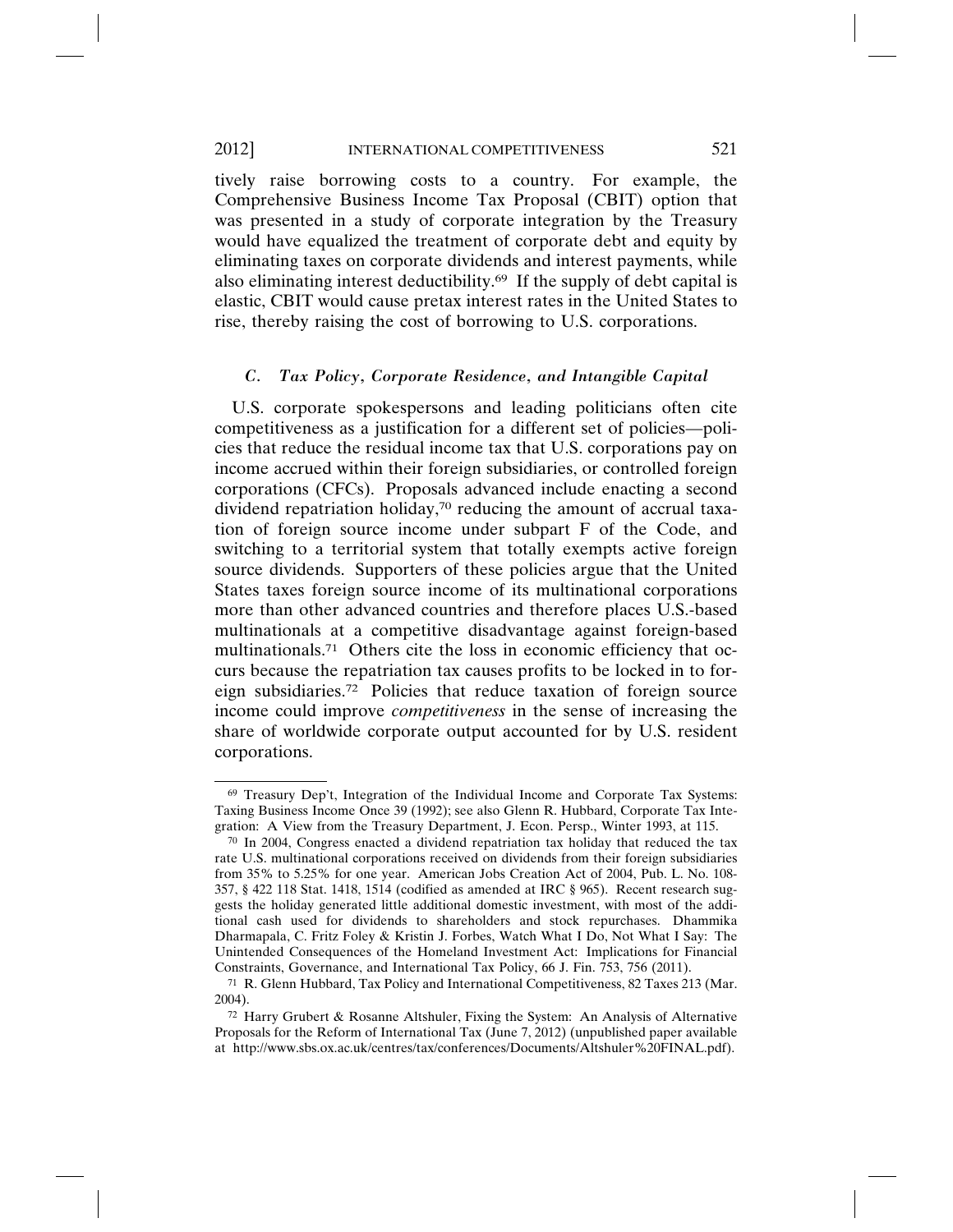Whether the United States overtaxes the foreign source income of our resident multinational corporations relative to the other countries depends on many factors, in addition to the fact that we nominally have a worldwide system of corporate income taxation, while most other advanced countries now have an exemption system. These factors include a comparison between our subpart F rules and rules other countries impose to ensure that passive and other easily shift-able forms of income do not escape tax by migrating to low-tax jurisdictions. But these also include the entire set of rules and practices transfer pricing rules and enforcement, thin capitalization rules, interest allocation rules, and rules for allocating overhead expenses and taxing royalties—that affect the extent to which companies are able to escape tax on income from both domestic activities and from high-tax foreign jurisdictions by shifting reported income to low-tax jurisdictions.

It is not the purpose of this Article to unpack the net effect of these complex sets of rules and enforcement practices. Instead, consider in what sense it may matter if U.S. resident corporations face higher tax rates on the same international allocation of investments than companies resident in other jurisdictions.

Suppose U.S. residents owned all the shares of U.S. corporations and foreign residents owned all the shares of foreign corporations. Suppose also that private saving was relatively inelastic with respect to the after-tax rate of interest. In that case, imposing relatively higher tax rates on U.S. corporations than other corporations would simply depress after-tax returns earned by U.S. shareholders. They would not raise the cost of capital to U.S. companies relative to others.

Alternatively, however, if corporations are raising capital in a worldwide equity market and investors view shares of domestic and foreign-based companies as close substitutes, then the subset of global corporations based in the United States cannot necessarily pass higher taxes they pay backwards to shareholders. So it is possible that raising the tax burden that U.S. resident corporations pay relative to foreignbased corporations on *economic activity within the same countries*<sup>73</sup> could reduce the worldwide share of economic output accounted for by U.S. resident corporations. This could happen both because the

<sup>73</sup> Note that it does not matter for competitiveness of U.S. companies whether the tax rate applied to U.S. source income is higher than the tax rate applied to domestic source income in other countries. If U.S. resident companies have a relatively high share of their investments in the United States, then relatively high tax rates on U.S. source income will also make the average tax rates on U.S. resident companies higher than the average tax rate their competitors pay. But it would not put U.S. corporations at a competitive disadvantage compared with foreign resident corporations, as long total tax rates applied to income within any jurisdiction were the same regardless of corporate residence.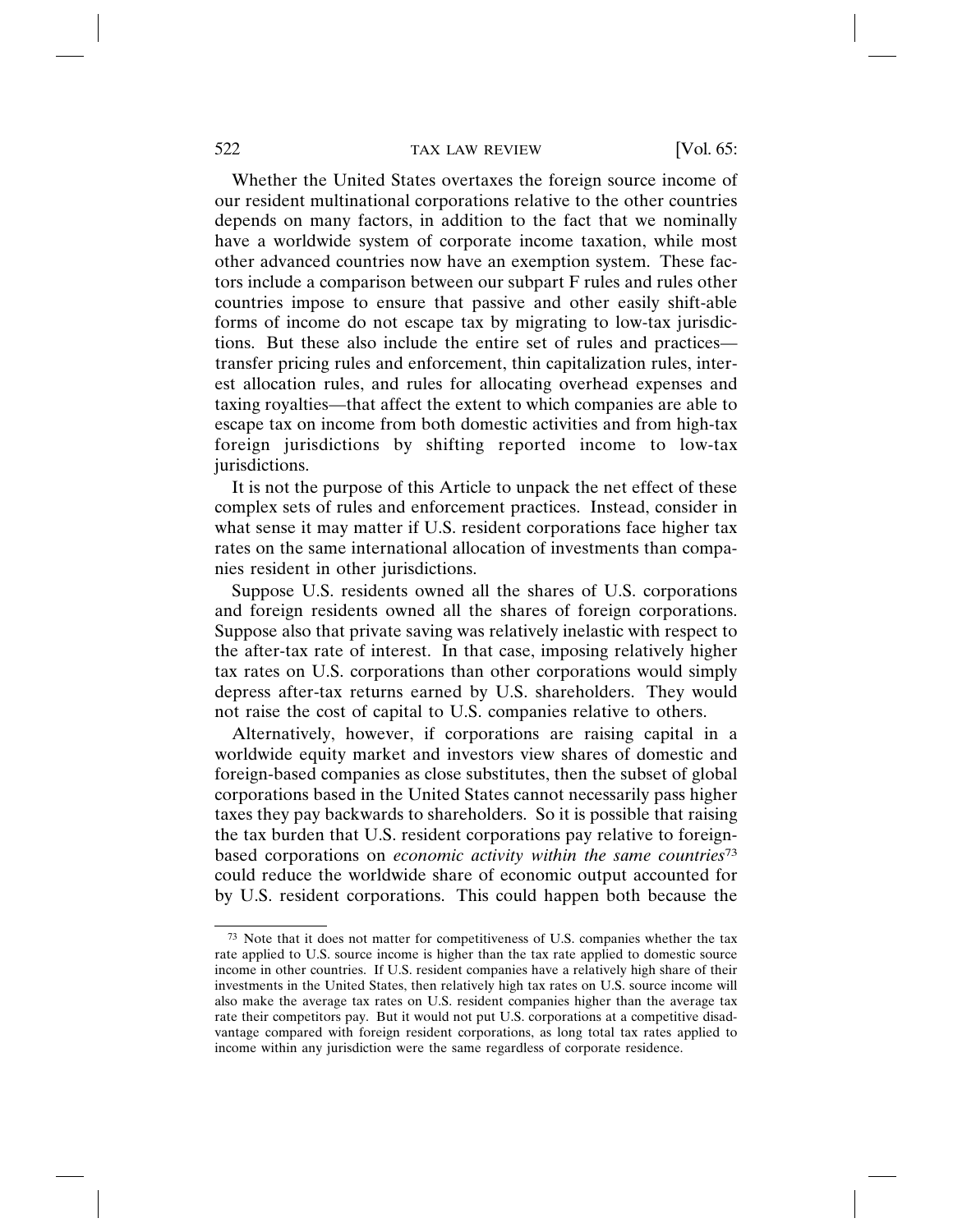increased taxes make relative costs higher for output produced within U.S. corporations than in foreign corporations and because some corporate entities may choose to establish residence in countries other than the United States. They may choose to reside in otherwise hightax countries that do not tax the foreign source income of their multinationals, so that they can enjoy the benefit of low tax rates imposed by some countries where they invest without paying a residual tax to the home country. Or, alternatively they may seek to establish residence in tax havens with little economic output.

The importance to the United States of considering this form of competitiveness in formulating tax policy depends in part on an empirical assessment of how different tax rules might affect the share of world output originating in U.S. resident corporations. But it also depends on an assessment of how important U.S. residence of corporations is to the U.S. standard of living. If corporations simply change their place of incorporation and tax residence, but otherwise keep their location of production, employment, and sales unchanged, how much does it really matter?

A full assessment of how U.S. rules and enforcement practices compare with other countries and how much it matters is beyond the scope of this Article. But here are some questions one might ask to determine how much U.S. tax policy should seek to promote the competitiveness of U.S.-based companies:

• Will increasing the share of world output accounted for by U.S. resident companies increase the demand for U.S. labor and raise U.S. wages? Or will it have little or no effect on the location of production and relative wages?

• Are U.S. resident companies more likely to expand sales efforts in the United States than foreign resident companies and are they more likely to charge lower prices for comparable goods and services? Or will all corporations respond the same to competitive pressures and market demand, regardless of their nationality?

• Will U.S. resident companies generate more investment income for U.S. residents than foreign resident companies because their shareholders are more likely to be Americans (including institutional investors and pension funds)? Or will U.S. resident investors seek out the highest investment opportunities worldwide on their last investment dollar, so that the residence of corporations does not matter to them?

• Will increasing the share of world output generated by U.S. resident corporations increase the share of worldwide innovation and R&D in the United States and will this cause spillover effects that disproportionately benefit the United States?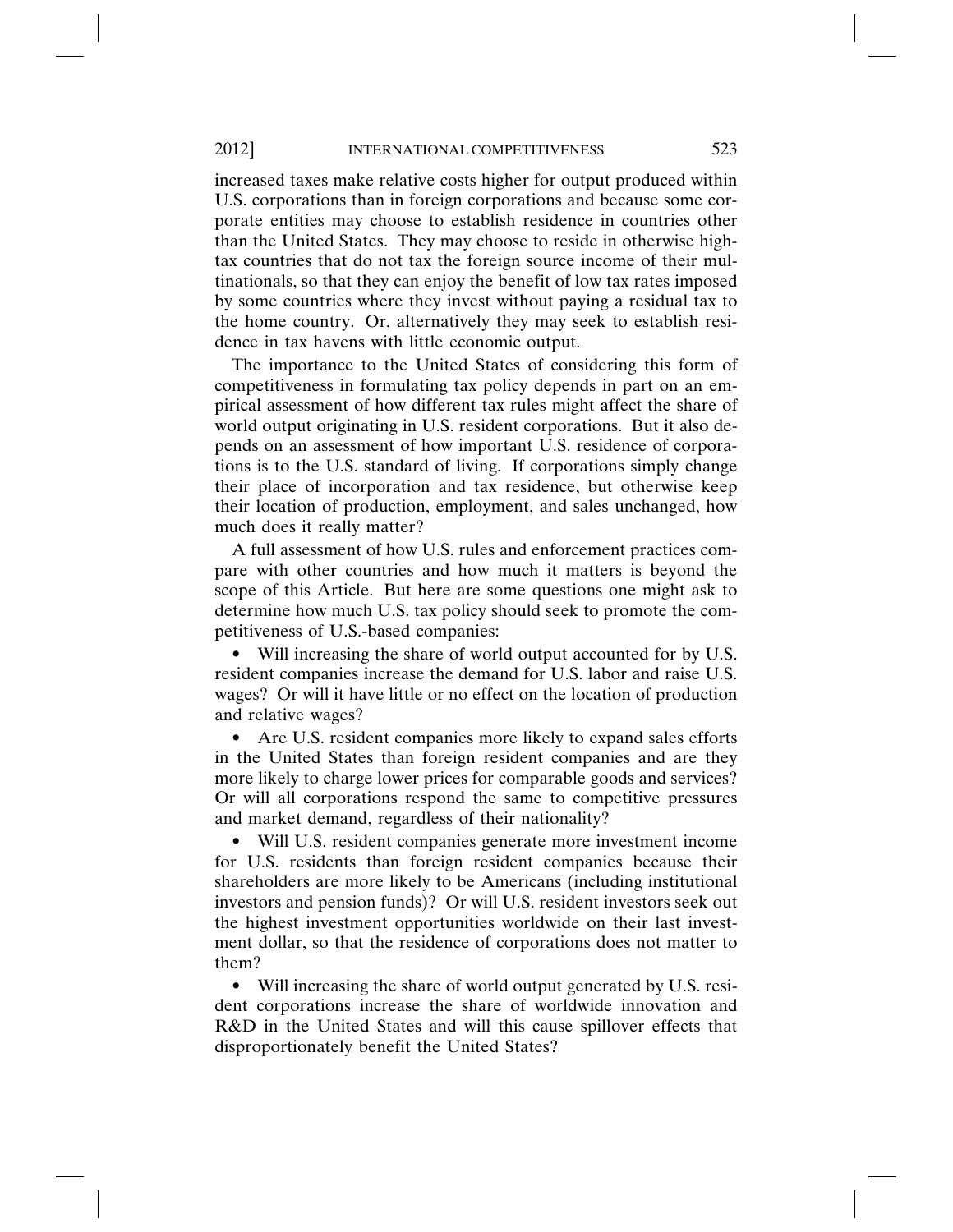It is this last point that is perhaps the one most strongly advanced by proponents of lowering worldwide taxation of U.S.-based companies.74 U.S. corporate residence may be associated with the generation of new technologies within the United States. And although these technologies (such as the iPod, Facebook, or new drugs) are deployed internationally and have worldwide spillover benefits, they may give U.S. producers an advantage in the ability to deploy them and U.S. consumers an opportunity to enjoy the benefits before others do. They may also generate high-end jobs in the United States instead of elsewhere and provide a very long-term advantage to producers located in the United States.75

To sum up, there may be benefits from tax policy aimed at increasing the competitiveness of the United States as a place of residence for multinational corporations. But whether those benefits are real depends on many assumptions. Changing the relative tax rates on U.S.- vs. foreign-based multinationals may or may not raise the share of world output accounted for by U.S. multinational companies. And raising that share may or may not improve U.S. living standards.

#### *D. International Competition for Revenues*

If large corporations are truly global and corporate residence is only a matter of putting a sign on an office door, then there could be many possible claimants to the revenue from taxing the profits of multinational corporations. This is especially true for corporations whose value consists mainly of intangible capital that generates output and sales throughout the world—patents, research knowhow, corporate governance, and reputation<sup>76</sup>—instead of tangible physical assets that generate production only where they are located. For these corporations, location of the source of profits is ambiguous and different tax-

<sup>74</sup> See David G. Noren, The U.S. National Interest in International Tax Policy, 54 Tax L. Rev. 337, 346-47 (2001) (citing Michael J. Graetz, Taxing International Income: Inadequate Principles, Outdated Concepts, and Unsatisfactory Policies, 54 Tax L. Rev. 261, 328- 29 (2001)).

<sup>75</sup> Krugman uses the example of the QWERTY keyboard, said to be inferior to alternative designs, to illustrate the path dependence of economic activities and how an initial lead in a technology or in a geographic location of production can be locked in. Paul Krugman, Peddling Prosperity: Economic Sense and Nonsense in the Age of Diminished Expectations 221-24 (1994). Liebowitz and Margolis, however, have challenged the QWERTY example, asserting it is not in fact inferior to alternatives. S.J. Liebowitz & Stephen E. Margolis, The Fable of the Keys, 33 J.L. & Econ. 1, 21-23 (1990).

<sup>76</sup> Stephen E. Shay, J. Clifton Fleming, Jr. & Robert J. Peroni, "What's Source Got to Do with It?" Source Rules and U.S. International Taxation, The David R. Tillinghast Lecture, NYU School of Law (Nov. 13, 2001), in 56 Tax L. Rev. 81, 84-85 (2002) (noting "increase[ing] flexibility in locating . . . intangible assets" for sourcing purposes).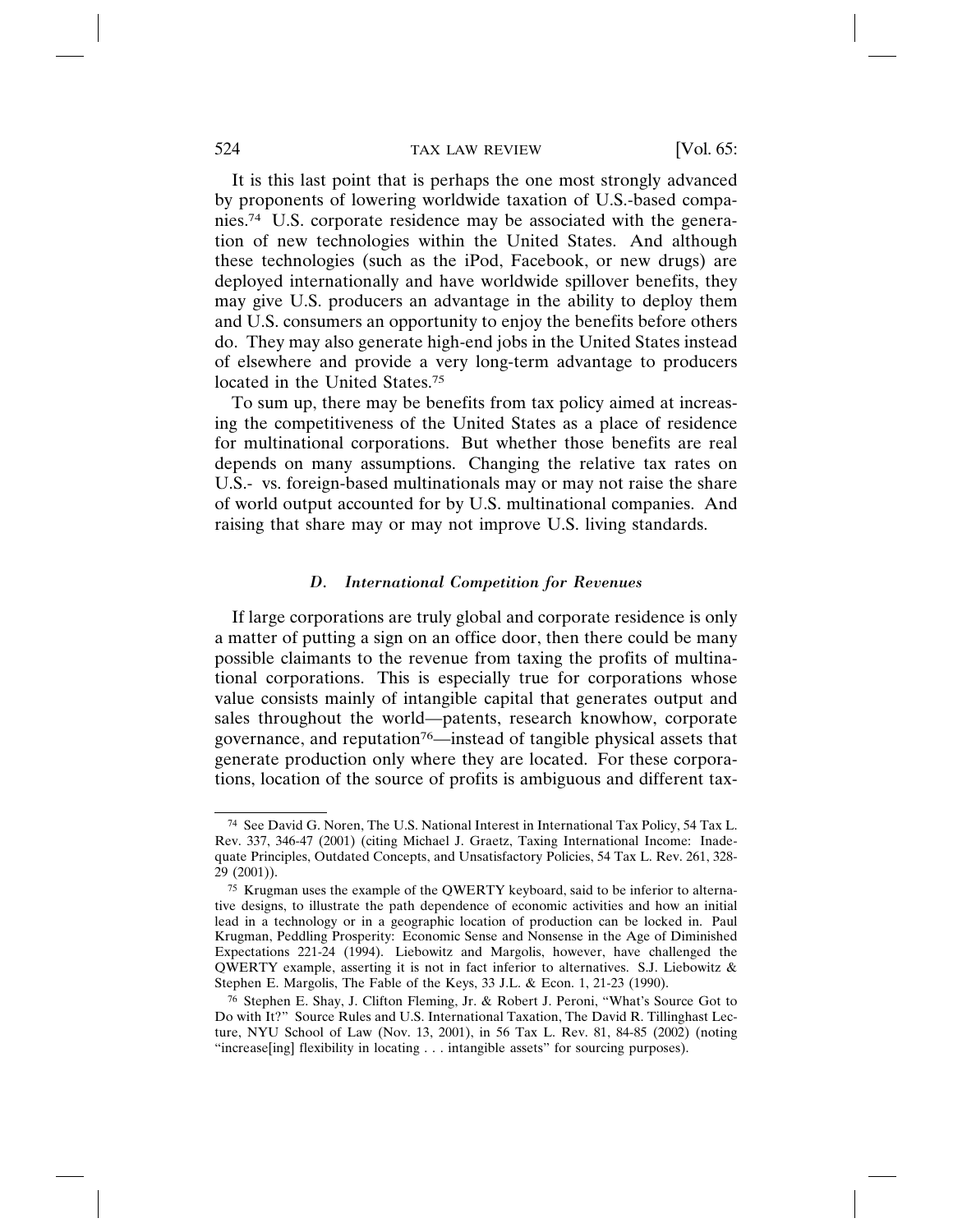ing rules can lead to very different profit allocations.77 In this sense, countries may be *competing* for revenues when they lower corporate tax rates to attract a larger corporate tax base, beyond any competition to attract real investment.

Unlike the competition for real investment, the competition for corporate tax bases depends on the statutory corporate rate, not the marginal effective rate. If corporations can easily shift profits among jurisdictions, it is possible that lowering the U.S. statutory corporate rate may generate relatively little or no loss in corporate revenue.78 Some authors estimate that a lower corporate rate would raise corporate revenues,<sup>79</sup> but others dispute this finding.<sup>80</sup>

### *E. Tax Policy and Competition for Natural Resources*

Competition for natural resources and territory is the most direct source of competition among nations, often resulting in violent conflict. There is little direct connection between tax policy and this form of competition. Nonetheless, to the extent economic power enhances a country's leverage, it increases its ability to prevail in such competition without resort to military force.

The policies that promote this basic form of competitiveness are quite different than policies that promote other forms of competitiveness. Public spending on a strong military and diplomatic corps, education, and public infrastructure such as a good transportation network promote a country's power. Financing this public spending requires adequate revenues and thus, in contrast to other forms of competiveness discussed in this Article, may require higher instead of lower taxes, at least on some tax bases. Beyond this, promoting a country's overall strength requires a tax structure that minimizes efficiency costs, very similar to the type of tax structures economists might favor without considering notions of "competitiveness."

<sup>77</sup> See id.

<sup>78</sup> Lowering the corporate tax rate could result in some loss of individual income tax revenue, however, by providing an incentive for closely-held companies to organize themselves as taxable corporations rather than partnership and subchapter S corporations if they can arrange their activities so as to avoid paying out their owners with taxable dividends.

<sup>79</sup> See Alex Brill & Kevin A. Hassett, Revenue-Maximizing Corporate Income Taxes: The Laffer Curve in OECD Countries 12-13 (Am. Enter. Inst., Working Paper No. 137, 2007), available at http://www.aei.org/files/2007/07/31/20070731\_Corplaffer7\_31\_07.pdf; Kimberly A. Clausing, Corporate Tax Revenues in OECD Countries, 14 Int'l Tax & Pub. Fin. 115, 130-31 (2007).

<sup>80</sup> Jane G. Gravelle & Thomas L. Hungerford, Cong. Research Serv., Corporate Tax Reform: Issues for Congress 42-43 (2011).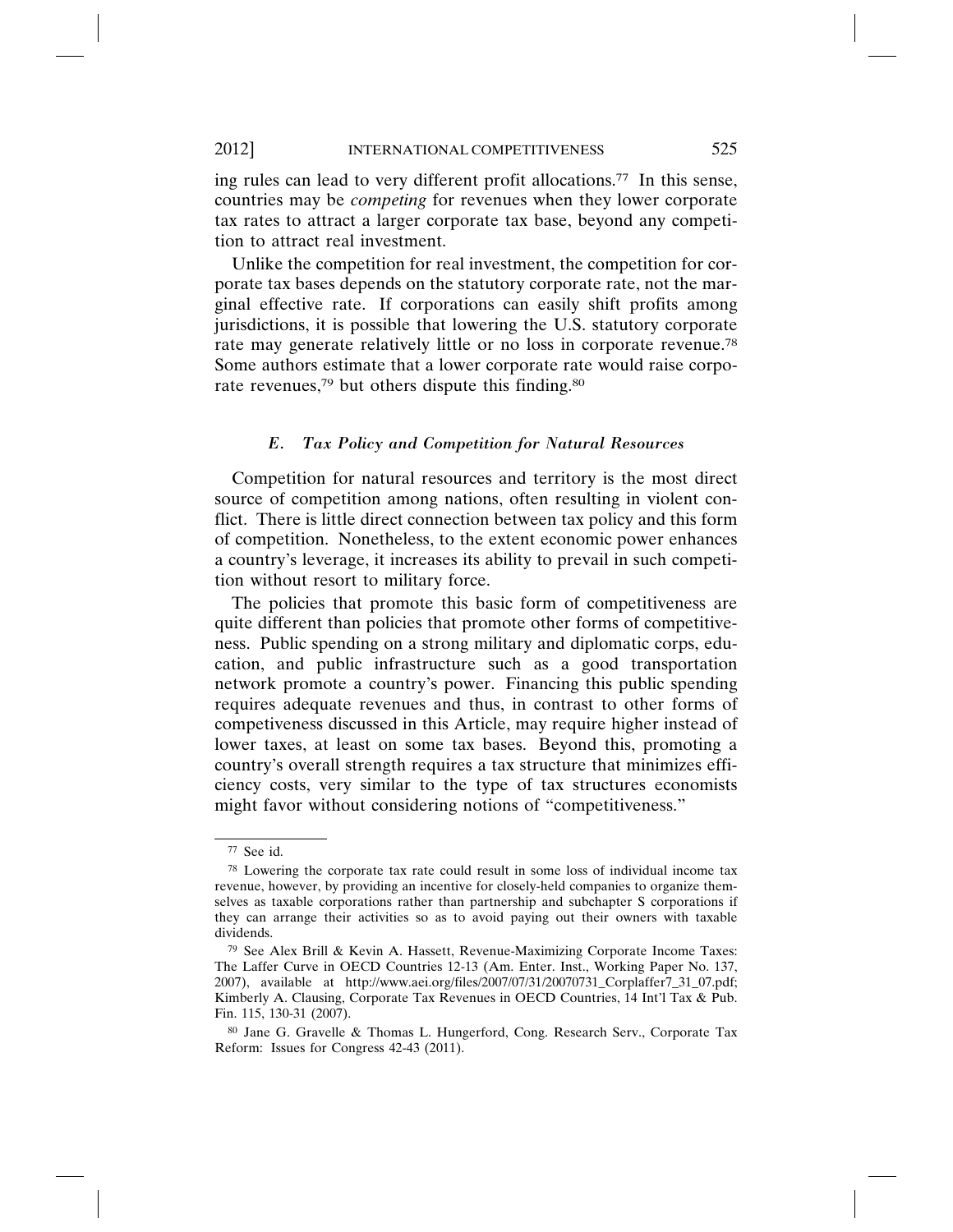### IV. CORPORATE TAX REFORM AND COMPETITIVENESS

Different policies can have different effects on how scarce productive inputs are allocated among nations. Policy instruments that promote U.S. competitiveness for some resources can have minimal, zero, or negative effects on competitiveness for other resources. This Part compares five forms of tax cuts: cuts in marginal income tax rates, cuts in capital income and wealth taxes on individuals (taxes on capital gains and dividends and estate and gift taxes), cuts in the effective marginal tax rate on new corporate investments (either through a reduced statutory rate or through more generous capital recovery allowances), cuts in the statutory corporate rate (either revenue reducing or revenue neutral by combining with a broader corporate tax base), and cuts in taxes on residual foreign source income of U.S. corporations (either by enacting repatriation holidays, reducing the scope of subpart F rules, or switching to a territorial system). Note that some of the policies that increase certain inputs may nevertheless do so at too high a cost in lost revenues or increases in other economic distortions.

Among these five ways of reducing taxes, cuts in marginal personal income tax rates have the most direct effect on increasing competitiveness for skilled and internationally mobile workers.81 Cuts in taxes on dividends and capital gains could also attract labor if the workers also come with capital that may be taxed or are considering future taxes on the return to their saving when they decide where to migrate. Cuts in corporate income taxes may affect attractiveness of the United States to workers indirectly if higher corporate investment in the United States boosts labor productivity and wages. But cuts in the residual tax on foreign source income of U.S. corporations could have a reverse effect if they cause corporations to invest more overseas.

Cuts in taxes on capital gains and dividends and in estate taxes are the tax policy changes that have the most direct effect on the choice of residence of wealthy individuals, although in considering migration into and out of the United States these effects probably range from small to negligible.<sup>82</sup> Cuts in the U.S. corporate income tax might also attract wealthy individuals if the benefits of the tax cuts are higher for U.S. residents than for other recipients of capital income. This would only occur, however, if potential migrants become more likely to hold corporate assets (whether of U.S.- or foreign-based companies) that are invested in the United States instead of elsewhere when they move to the United States.

<sup>81</sup> See Table 2, col 2.

<sup>82</sup> Table 2, col. 3.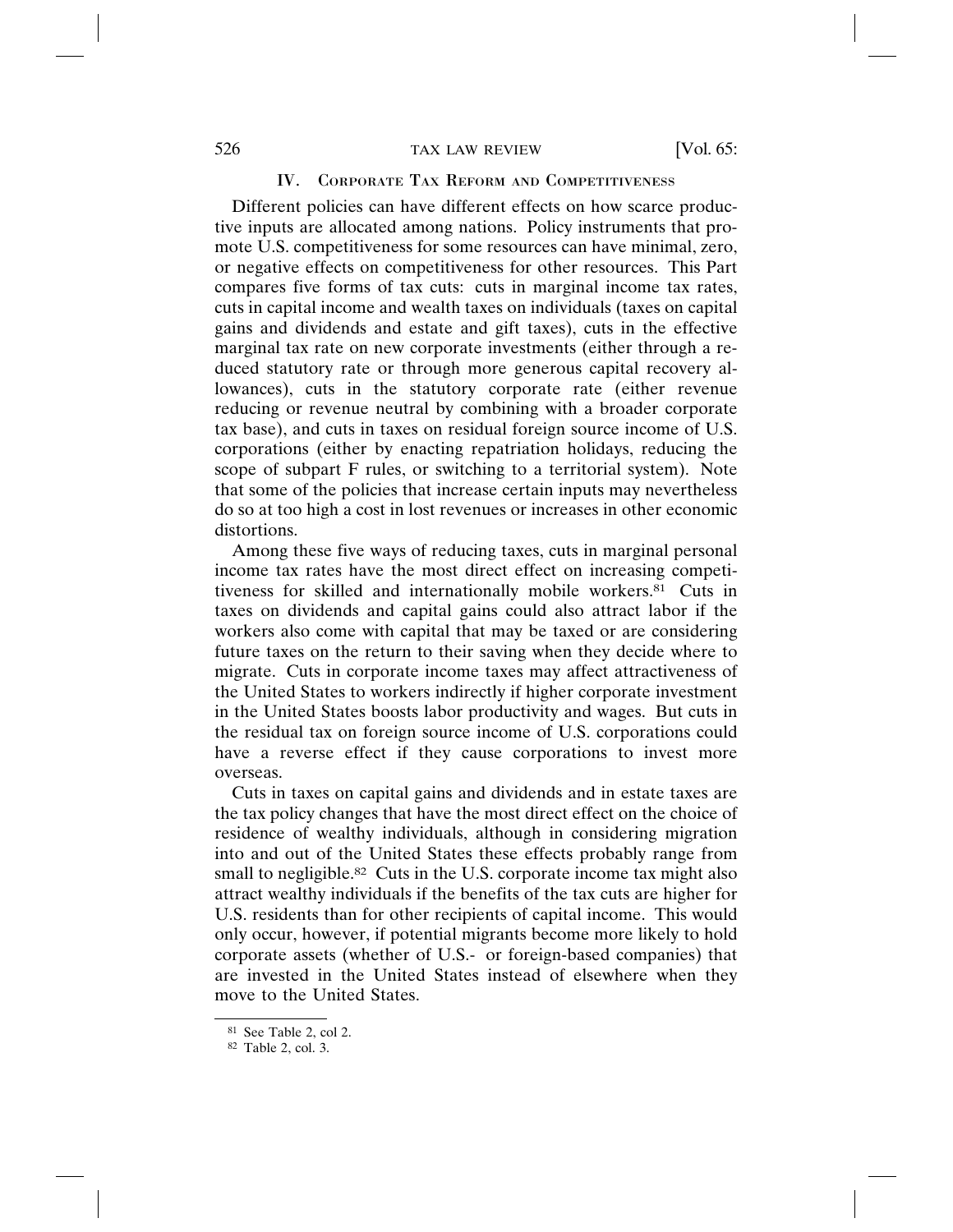Cuts in the effective marginal tax rate on new corporate investments are the cuts that have the most direct effect on capital invested in the United States.83 A cut in the statutory marginal rate may also increase corporate investment in the United States, but only if not offset by corporate base-broadening provisions that keep the overall effective marginal rate on new investment unchanged. Cuts in taxes on capital gains and dividends of U.S. residents, often promoted as helping competitiveness,<sup>84</sup> may indirectly have beneficial effects on U.S. investment by reducing the cost of equity capital invested in the United States, but these effects are likely to be small because U.S. residents receive the same benefit from lower individual taxes on capital income wherever their wealth is invested. Because this policy is not location-based, it is likely to have little effect on the ability of the United States to attract more capital. And cuts in the taxation of foreign source income of U.S. multinationals directly reduce investment in the United States by giving these companies an incentive to invest more overseas. As noted above, however, the net adverse effect on investment in the United States may be small if the outflow of capital from U.S. multinationals raises pretax returns in the United States and induces an offsetting inflow of investment from foreign-based multinationals.

Cuts in the residual U.S. tax on foreign source income do, however, provide a direct benefit for U.S. resident corporations, reducing their tax burden relative to taxes imposed on profits of corporations that are resident in other countries.<sup>85</sup> None of the other tax policies considered benefit U.S.-based relative to foreign-based multinationals.

Finally, the policy best designed to increase the share of income that both U.S.- and foreign-based corporations report in the United States is a cut in the statutory U.S. corporate tax rate. Cuts in the residual tax rate on foreign source income have the opposite effect, encouraging U.S.-based companies to report a larger share of their profits to foreign jurisdictions, including tax havens.

<sup>83</sup> Table 2, col. 4.

<sup>84</sup> Michael S. Knoll, The Corporate Income Tax and the Competitiveness of U.S. Industries, 63 Tax L. Rev. 771, 788 n.68 (2010).

<sup>85</sup> Table 2, col. 5.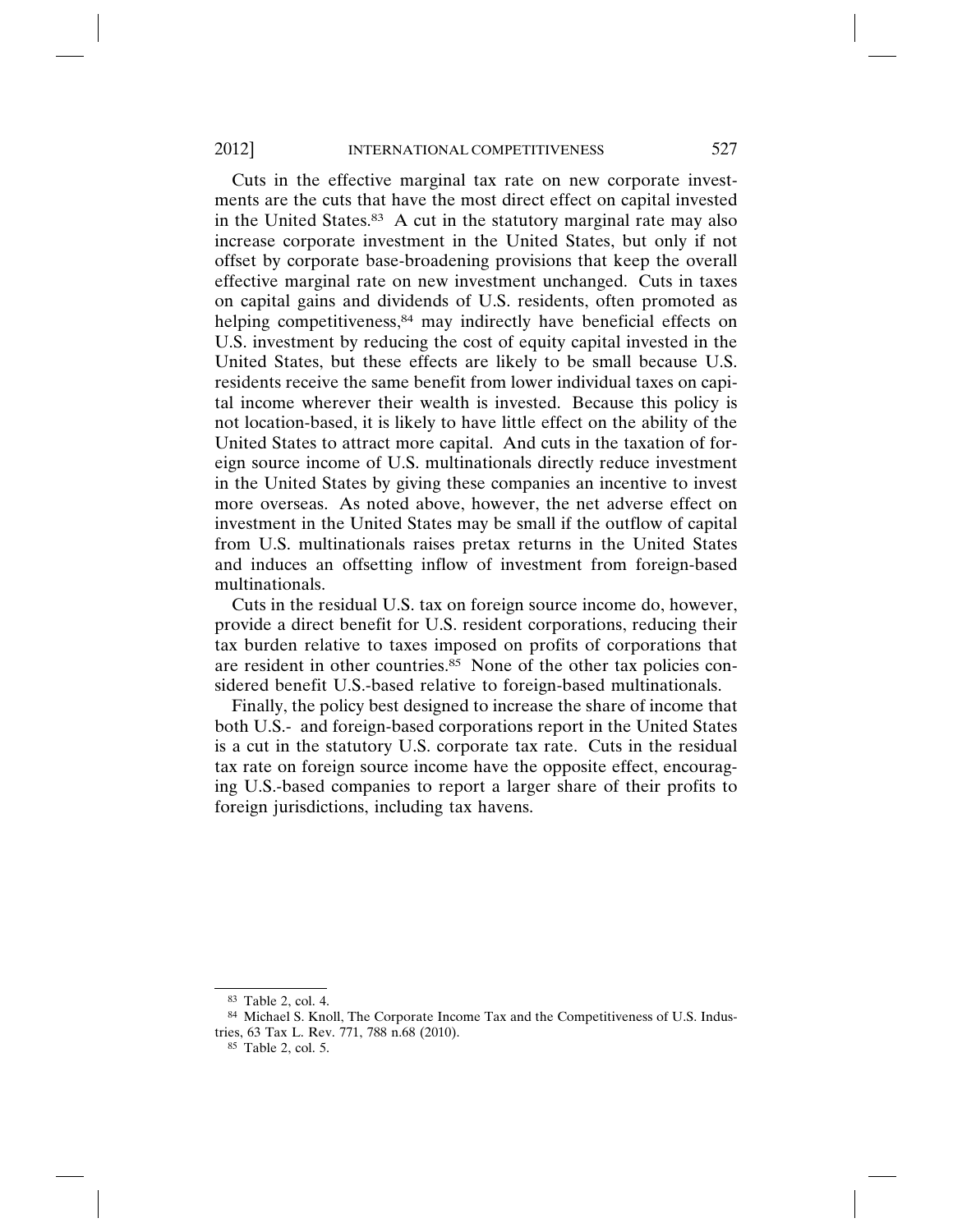# TABLE 2

#### Tax Policies and the Competition for Productive Inputs

| Policies/Resources                                                            | Skilled<br>Labor                      | Wealthy<br><i>Individuals</i>                                                   | Tangible<br>Capital                                                                          | Corporate<br>Residence       | Corporate<br>Tax Base                                                   |
|-------------------------------------------------------------------------------|---------------------------------------|---------------------------------------------------------------------------------|----------------------------------------------------------------------------------------------|------------------------------|-------------------------------------------------------------------------|
| Cut in marginal<br>personal income tax<br>rates                               | <b>Increases</b><br>directly          | <b>Increases</b><br>directly                                                    | <b>Increases</b><br>indirectly                                                               | No effect                    | Reduces<br>indirectly                                                   |
| Cut in investor tax rates<br>(capital gains, dividends,<br>estate tax)        | <i><u>Increases</u></i><br>indirectly | <b>Increases</b><br>directly                                                    | <i><u>Increases</u></i><br>indirectly                                                        | No effect                    | <i><u>Increases</u></i><br>indirectly                                   |
| Cut in marginal<br>effective corporate tax<br>rate on domestic<br>investments | May<br>affect<br>indirectly           | Increases<br>indirectly                                                         | <b>Increases</b><br>directly                                                                 | No effect                    | Increases if<br>statutory<br>rate<br>decreased                          |
| Cut in statutory<br>corporate tax rate                                        | May<br>affect<br>indirectly           | <b>Increases</b><br>indirectly<br>if marginal<br>effective<br>rate<br>increased | <b>Increases</b><br>directly only<br>if marginal<br>effective<br>corporate<br>rate decreased | No effect                    | <b>Increases</b><br>directly                                            |
| Cut in residual tax on<br>foreign source income<br>of resident corporations   | May<br>affect<br>indirectly           | No effect                                                                       | <b>Reduces</b><br>directly, but<br>may result in<br>indirect offsets                         | <b>Increases</b><br>directly | <b>Reduces</b><br>directly, but<br>may result<br>in indirect<br>offsets |

In addition to various forms of cuts in tax rates on capital income, some reformers have advocated revenue-neutral reforms of taxation of corporate source income. Four possible options are: (1) reduce the corporate statutory rate, broaden the tax base on domestic source corporate income, and switch to a territorial system for taxing active foreign source income;<sup>86</sup> (2) reduce the corporate tax rate, broaden the tax base on domestic source corporate income, and eliminate deferral, taxing all income of CFCs of U.S. multinationals on an accrual basis;<sup>87</sup> (3) reduce the statutory corporate tax rate and enact a value added

<sup>86</sup> A variant of Option 1 was included in the proposals by the President's National Commission on Fiscal Responsibility and Reform. Nat'l Comm'n on Fiscal Responsibility & Reform, note 1, at 28-35.

<sup>87</sup> A variant of Option 2 was included in the Bipartisan Tax Fairness and Simplification Act of 2010 introduced by Senators Ron Wyden and Judd Gregg and now co-sponsored by Senators Wyden and Dan Coats. Bipartisan Tax Fairness and Simplification Act of 2010, S. 3018, 111th Cong. (2010); Jim Nunns & Jeffrey Rohaly, Tax Policy Ctr.—Urban Inst. & Brookings Inst., Preliminary Revenue Estimates and Distributional Analysis of the Tax Provisions in the Bipartisan Tax Fairness and Simplification Act of 2010, at 4 (2010), available at http://www.taxpolicycenter.org/UploadedPDF/412098\_wyden\_gregg.pdf; The Bipartisan Tax Fairness and Simplification Act of 2011, Two Pager (2011), available at http:// wyden.senate.gov/imo/media/doc/Wyden-Coats%20Two%20Pager%20FINAL1.pdf.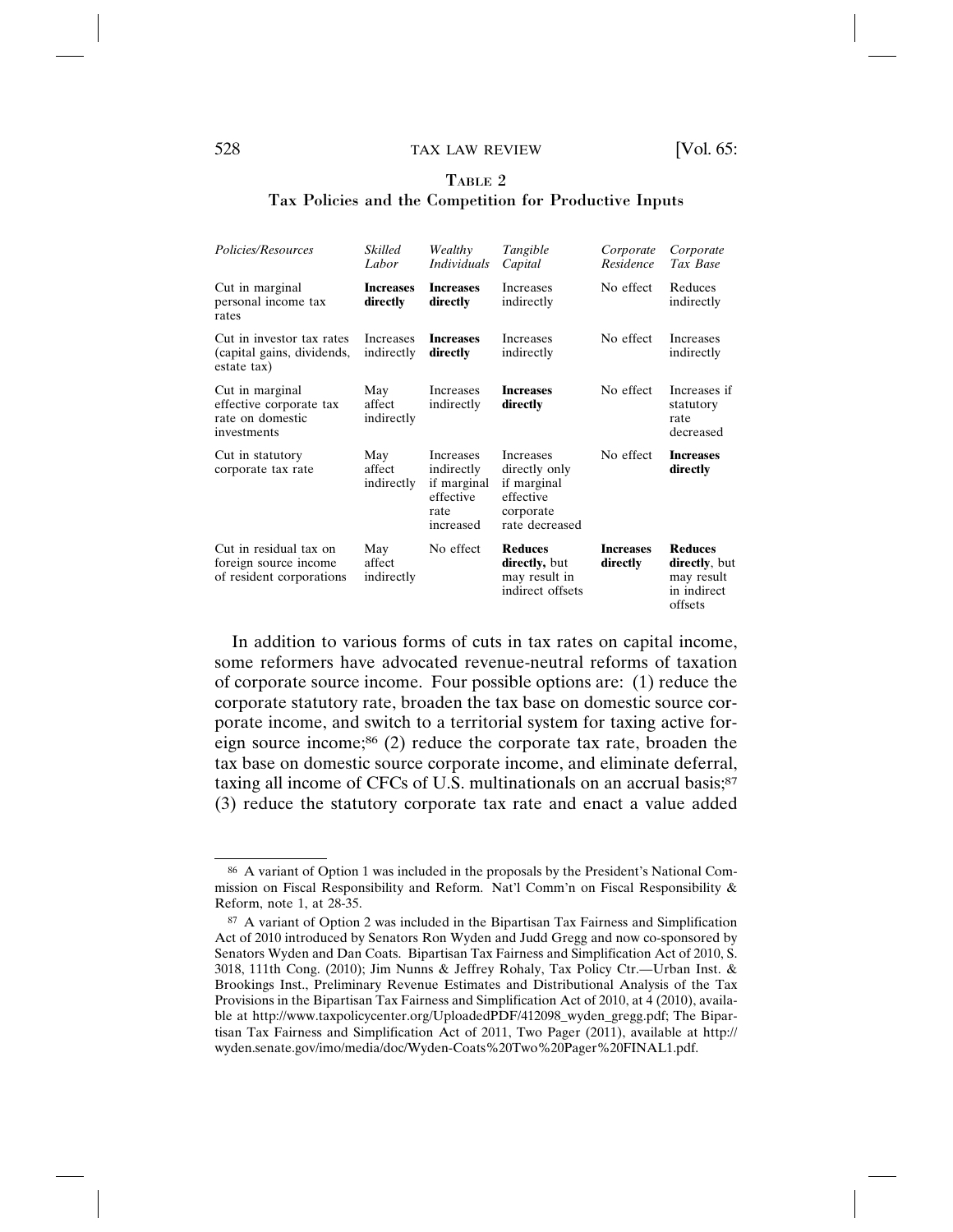tax;88 and (4) reduce the statutory corporate tax rate and increase tax rates on capital gains and dividends of U.S. residents.89

A revenue neutral combination of lower corporate tax rates, a broader tax base, and a territorial system (Option 1) would reduce the incentive to invest in the United States, compared with current law. Although some variants to territorial systems could raise money, a territorial system, without other reforms that prevent income-shifting and/or impose minimum taxes on income from low-tax jurisdictions, will lose revenue, both by eliminating the existing residual tax on foreign source income and encouraging more corporate income, both real and reported, to shift overseas. So if the entire proposal is to be revenue neutral, the combination of a lower rate and a broader domestic tax base must raise revenue. Put another way, a cut in taxes on foreign source income, in a revenue-neutral proposal, must necessarily lead to an increase in the taxation of investment based in the United States.

Option 1, however, would increase the share of world output accounted for by U.S. multinational corporations by lowering the tax they pay relative to foreign multinationals.90 This occurs because the higher tax rate on investments in the United States raises taxes on both U.S.- and foreign-based multinationals on their U.S. investments. With a revenue-neutral proposal and foreign-based companies paying more tax, the tax on U.S.-based multinationals on their worldwide income must necessarily fall.

Option 1 would produce offsetting effects on the share of the worldwide corporate tax base captured by the U.S. Treasury, with the direction of the net change uncertain. The lower U.S. corporate tax rate would encourage both U.S. and foreign-based multinational corporations to report relatively more income to the United States compared with other developed countries with similar rules for corporate taxation. But moving to a territorial system would increase the reward to U.S. corporations for shifting their profits to low-tax foreign jurisdictions91 because there would be no subsequent tax when those profits are repatriated.

<sup>88</sup> See Eric Toder & Joseph Rosenberg, Effects of Imposing a Value-Added Tax to Replace Payroll Taxes or Corporate Taxes (Tax Pol'y Ctr. Research Rep., 2010), available at http://www.urban.org//uploadedPDF/412062.VAT.pdf..

<sup>89</sup> Rosanne Altshuler, Benjamin H. Harris & Eric Toder, Capital Income Taxation and Progressivity in a Global Economy, 30 Va. Tax Rev. 355, 380-81 (2010) (suggesting Option 4).

<sup>90</sup> See Nat'l Comm'n on Fiscal Responsibility & Reform, note 1, at 32-33.

<sup>91</sup> Michael S. Knoll, Tax Planning, Effective Marginal Tax Rates, and the Structure of the Income Tax, 54 Tax L. Rev. 555, 577 (2001).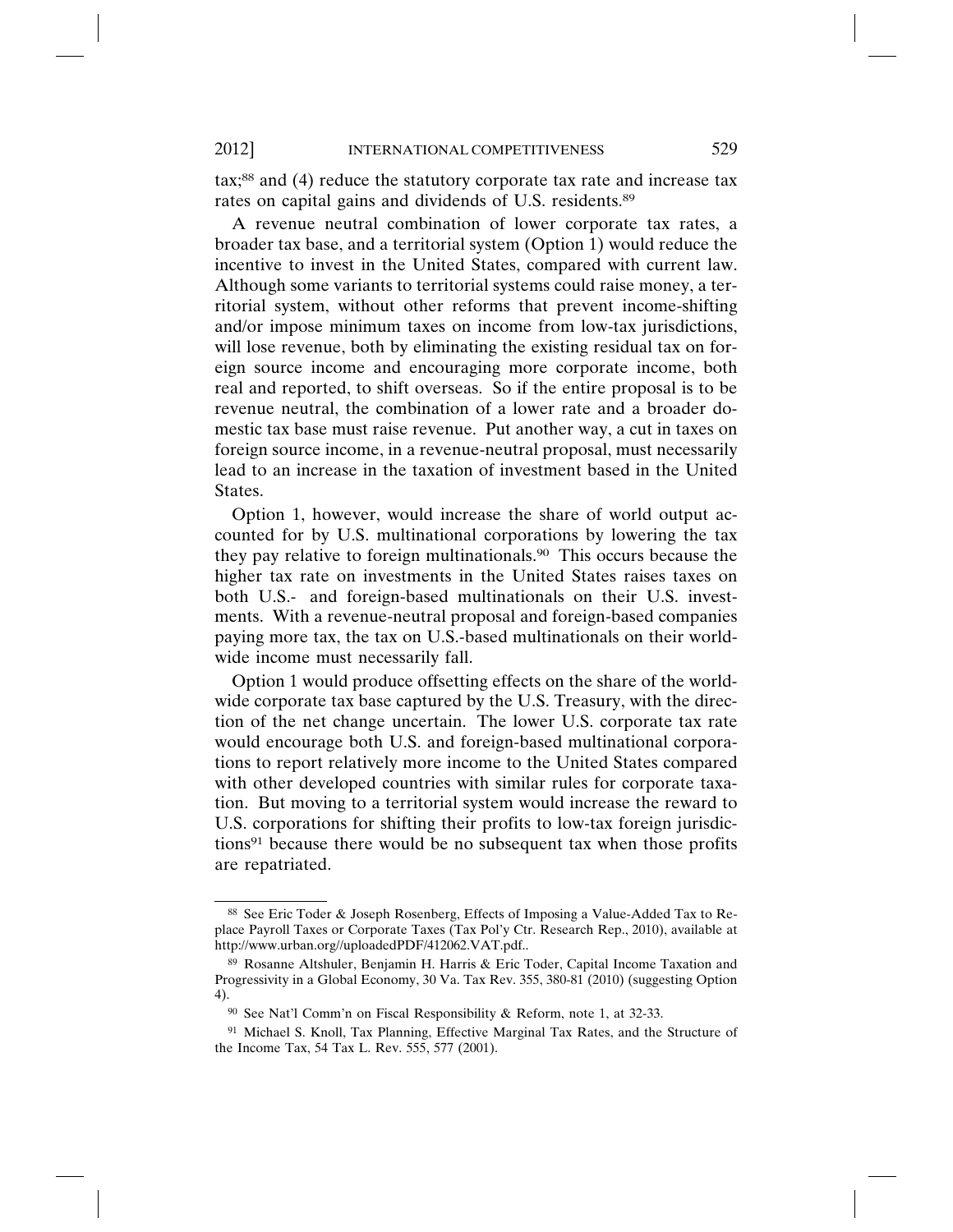Option 2 would lower the corporate tax rate, broaden the corporate tax base, and include in the tax base annually the profits of CFCs of U.S. multinational corporations. Because Option 2 would increase instead of decrease the taxation of foreign source income of U.S. corporations, it would require a lower statutory corporate rate, for a given amount of domestic base-broadening, to be revenue neutral than would Option 1.

The effects of Option 2, therefore, would mostly be the opposite of Option 1. It would increase corporate investment in the United States because the increased taxation of foreign profits would allow lower effective tax rates on domestic source profits. But, because some of this tax cut would flow to foreign-based multinationals, Option 2 would raise the worldwide tax imposed on U.S.-based multinationals, thereby worsening their competitive position.

As with Option 1, Option 2 would also produce offsetting effects on the share of the worldwide corporate tax base captured by the U.S. Treasury, although the net effect is probably positive. Eliminating deferral would directly increase the share of the worldwide income of U.S. resident multinationals that is currently taxable in the United States. Lowering the corporate rate would increase the incentive for both U.S.- and foreign-based multinationals to arrange transactions so they can report profits as U.S. source instead of sourced to another jurisdiction. But if the option reduces the share of multinational company activity coming from U.S. resident companies, there would be an offsetting reduction in the U.S. tax base coming from a reduction in foreign source profits that might otherwise be repatriated to the United States.

Option 3 would reduce the corporate tax rate and replace the lost revenues with a new value added tax (VAT). If the VAT is designed as a destination-based tax, as are other VATs throughout the world,92 it would be neutral with respect to the location of production and reporting of the VAT base. But the lower corporate rate, with no corporate base-broadening, would encourage both U.S. and foreign resident multinationals to invest more in the United States and report a larger share of their profits to the U.S. Treasury.<sup>93</sup> Because the lower rates would apply equally to profits in the United States of both U.S. and foreign resident multinationals, Option 3 would not affect the relative tax rates either in the United States or other jurisdictions on U.S. and foreign-based corporate-source income. Combined with the current

<sup>92</sup> Reuven S. Avi-Yonah, Summary and Recommendations, 63 Tax L. Rev. 285, 286 (2010) ("all VATs are destination-based").

<sup>93</sup> See id. (noting that the changes proposed in Option 3 would "enhance the attractiveness of the United States as a location for foreign investments").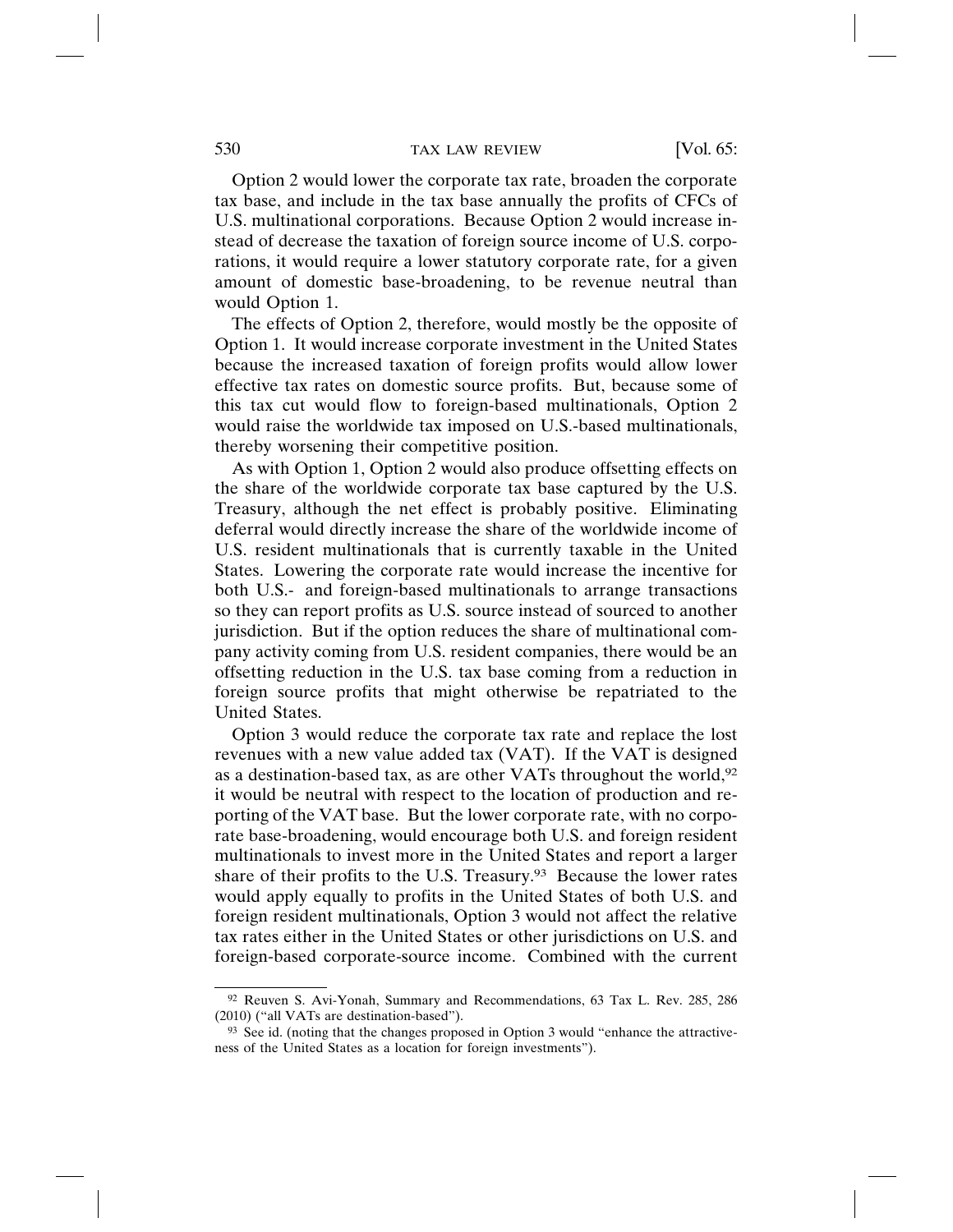foreign tax credit system, however, a lower U.S. corporate rate would reduce slightly the residual tax on repatriations of foreign source income by U.S. corporations, and so would slightly reduce the relative tax burden on overseas income generated by U.S.-based multinational corporations.

Option 3 would reduce overall taxation of income from capital and make the tax system less progressive. Option 4 is an alternative that would also lower the corporate tax rate, but make up the revenue from increased taxes on capital gains and dividends of U.S. residents instead of a value added tax. Because capital gains and dividends are concentrated among higher income taxpayers, Option 4 would be more progressive than Option 3. It also may be more progressive than the current tax system for two reasons. First, because of international capital flows, more of the incidence of the corporate tax falls on labor than the incidence of residence-based individual income taxes on capital.94 Second, a portion of the corporate tax that falls on capital is paid by recipients of income from qualified retirement saving plans (employer pension plans, individual retirement accounts, and deferred compensation plans such as  $401(k)$  plans). The ownership of these retirement accounts is less concentrated among the very wealthy than the ownership of equities held outside of retirement plans that is subject to individual income taxation of dividends and capital gains.95

Option 4 has similar effects on the competition for capital, corporate residence, and the corporate tax base as Option 3. As with Option 3, it would lower the effective tax rate of the source-based corporate tax and replace it with a tax that falls largely on U.S. residents irrespective of where they spend, save, or invest. It therefore would encourage both U.S. and foreign resident multinational corporations to invest more in the United States and, for a given level of investment, to report a larger share of their profits to the U.S. Treasury. As with Option 3, it would have little effect on the share of output by U.S. resident corporations because it would not treat U.S. and foreign resident corporations differently.

<sup>94</sup> See Altshuler et al., note 89, at 370-72; Jennifer C. Gravelle, Corporate Tax Incidence: Review of General Equilibrium Estimates and Analysis 4-5 (Cong. Budget Office, Working Paper No. 2010-03, 2010), available at http://www.cbo.gov/ftpdocs/115xx/doc11519/05- 2010-working\_paper-corp\_tax\_incidence-review\_of\_gen\_eq\_estimates.pdf.

<sup>95</sup> See Altshuler et al., note 89, at 378-79.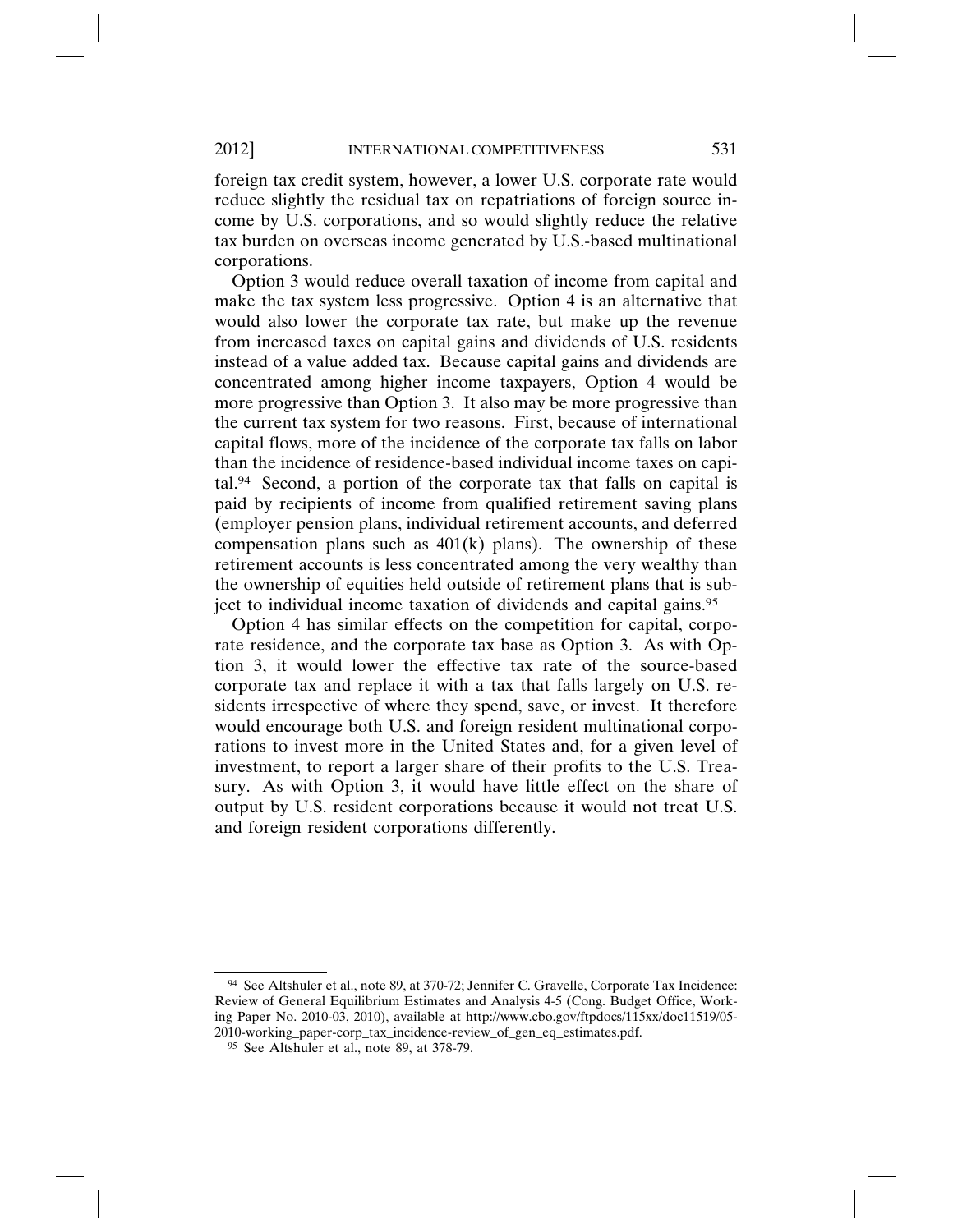# TABLE 3

# EFFECTS OF PROPOSED CORPORATE TAX REFORMS ON COMPETITION FOR INVESTMENT CAPITAL, CORPORATE RESIDENCE, AND TAXABLE PROFITS MULTINATIONAL CORPORATIONS

| Revenue Neutral<br>Combination of:                                                            | Corporate<br>Investment in the<br><b>United States</b> | Share of Output<br>by U.S. Resident<br>Corporations | <b>Share of Corporate</b><br><i>Profits Tax Base</i><br>Captured by<br><b>United States</b> |
|-----------------------------------------------------------------------------------------------|--------------------------------------------------------|-----------------------------------------------------|---------------------------------------------------------------------------------------------|
| Lower corporate tax<br>rate, broader<br>corporate tax base,<br>and territorial system         | Reduced                                                | Increased                                           | Ambiguous                                                                                   |
| Lower corporate tax<br>rate, broader<br>corporate tax base,<br>and elimination of<br>deferral | Increased                                              | Reduced                                             | Ambiguous                                                                                   |
| Lower corporate tax<br>rate and introduction<br>of VAT                                        | Increased                                              | Increased<br>slightly                               | Increased                                                                                   |
| Lower corporate tax<br>rate and increased<br>tax rates on capital<br>gains and dividends      | Increased                                              | Increased<br>slightly                               | Increased                                                                                   |

#### V. CONCLUSIONS

The idea that the United States needs to be more competitive has become a major theme in public debate. Public officials, candidates for political office, and publications by government agencies and private groups have promoted proposals that purport to make the United States more competitive. But typically they fail to offer a definition of this elusive term. And the notion that we compete with other nations economically in the same sense that companies, sports teams, and political candidates compete with each other contradicts the economist's notion that trade between nations is mutually beneficial.

This Article suggests an operational definition of competitiveness and explores policies to promote competitiveness in these terms and their potential consequences. It accepts the standard economist's view that economic relationships between countries are mutually beneficial and that gains for one country usually don't come at the expense of others. But the Article also notes that, in a world where resources are fixed, at any point in time, countries may compete for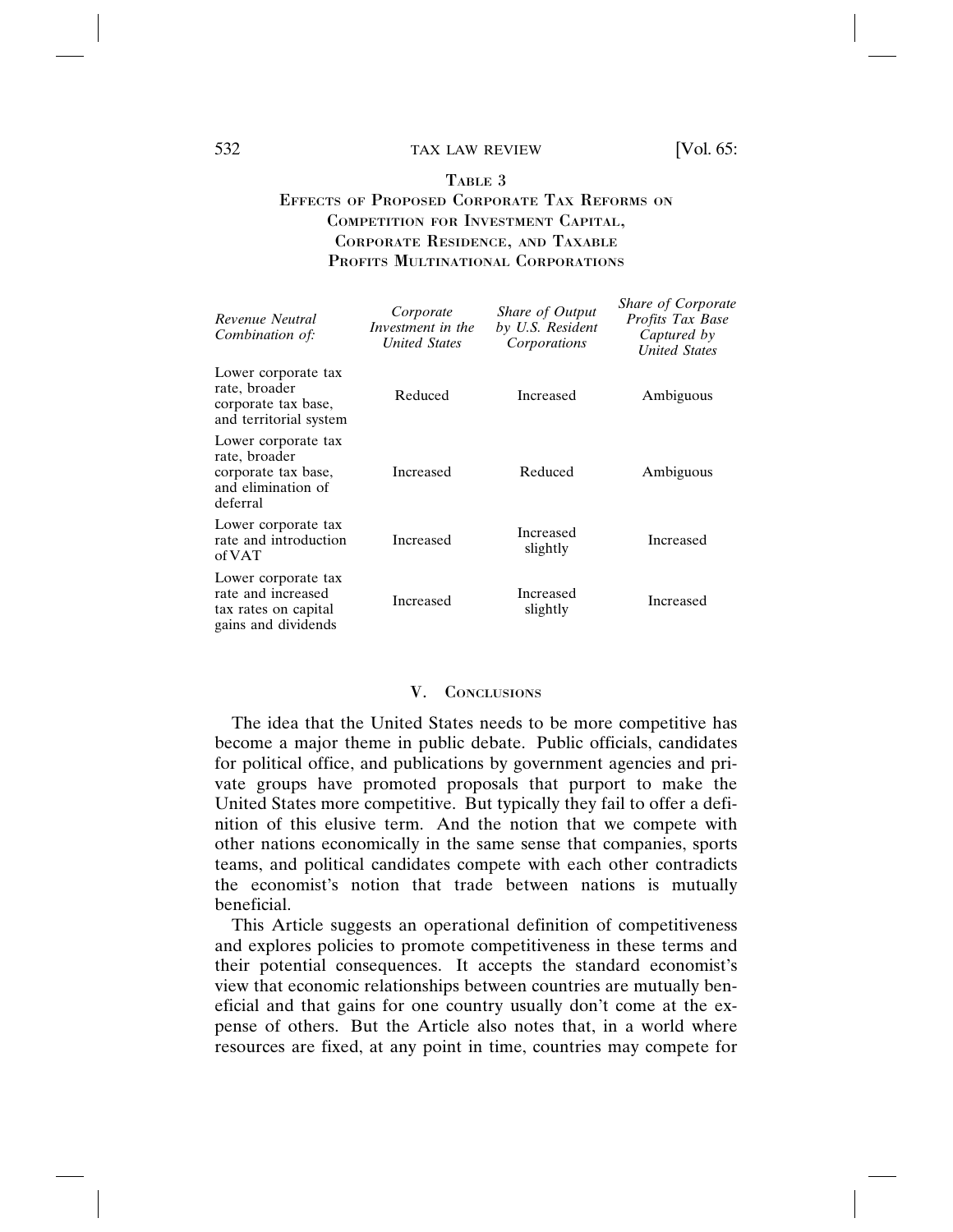these fixed resources. It identifies five possible areas in which zerosum competition may exist: competition for (1) labor supply, (2) financial and physical capital, (3) corporate residence and intangible capital, (4) tax revenues from multinational organizations, and (5) natural resources. All of these objects of competition are *inputs* that contribute to a nation's output and living standards, but not final outputs or appropriate objectives of policy.

The wisdom of adopting policies to increase a country's share of these resources depends on a balancing between the increase in the value of output that the inputs produce and the cost of obtaining more of them. This means that competitiveness in the sense that the Article defines it is a means to achieving the goal of higher living standards, but not an end in itself.

The paper reviews what alternative tax policies may help a country attract high-skilled and internationally mobile labor, more capital investment, and a larger share of the tax revenue from multinational corporations. It also considers what policies might help a country attract more corporations to establish and maintain a tax residence within its borders and the extent to which increasing the share of world corporate output accounted for by its resident multinationals may be a relevant policy goal to pursue.

Many policies that are promoted in the name of competitiveness will help a country attract more of some of the inputs discussed in this paper, but either reduce others or leave them unaffected. For example, a lower effective tax rate on corporate investment in the United States will attract more capital to the United States, but not necessarily improve the competitive position of U.S. resident multinational corporations. In contrast, a lower tax rate on outbound investment of resident multinationals will make U.S.-based companies more competitive with foreign-based companies, but may make the United States less competitive in attracting capital investment. A revenueneutral tax reform that lowers the corporate tax rate, broadens the tax base and adopts a territorial system that reduces taxation of foreign source income will improve the competitiveness of U.S. multinational corporations but raise the cost of investing in the United States. In contrast, a tax reform that lowers the corporate tax rate, broadens the tax base, and eliminates deferral will make U.S.-based multinational corporations less competitive, but reduce the cost of investing in the United States.

If one takes the tautological position that any policy that improves U.S. living standards promotes competitiveness, then by definition good policies are also competitive. But using the definition of competitiveness in this Article—a competition between nations for scarce